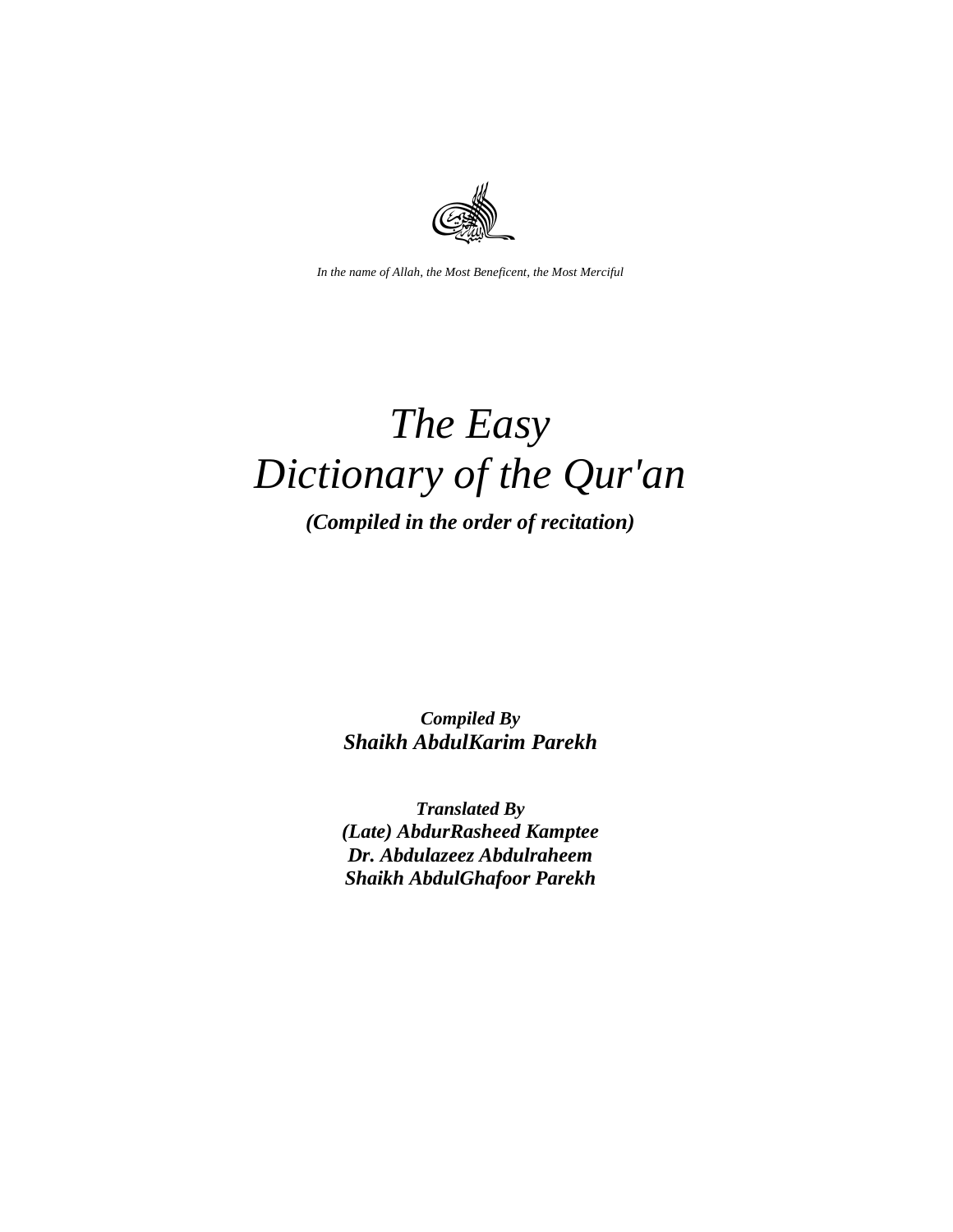### *Number of Publications in Urdu*

| <b>First Edition</b>  | Mar. 1952 | 1000 |
|-----------------------|-----------|------|
| <b>Second Edition</b> | Jul. 1954 | 1000 |
| Third Edition         | Jul. 1960 | 1000 |
| <b>Fourth Edition</b> | Sep. 1962 | 1000 |
| <b>Fifth Edition</b>  | Nov. 1963 | 1000 |
| <b>Sixth Edition</b>  | Aug. 1965 | 1000 |
| Seventh Edition       | Dec. 1968 | 1500 |
| Eighth Edition        | Sep. 1969 | 3000 |
| Ninth Edition         | Jun. 1973 | 1000 |
| <b>Tenth Edition</b>  | 1977      | 5000 |

(The Urdu version of this dictionary has been printed more than 40 times in India and Pakistan. Translations of this dictionary are also available in Turkish, Hindi, and Bengali.)

### **Third Revised English Edition: March 2000**

Available at the following addresses in India:

Maulana AbdulKarim Parekh Lakad Gunj, Nagpur 8, India.

Maktaba Nadwatul-Ulama Nadva, Lucknow, U.P., India.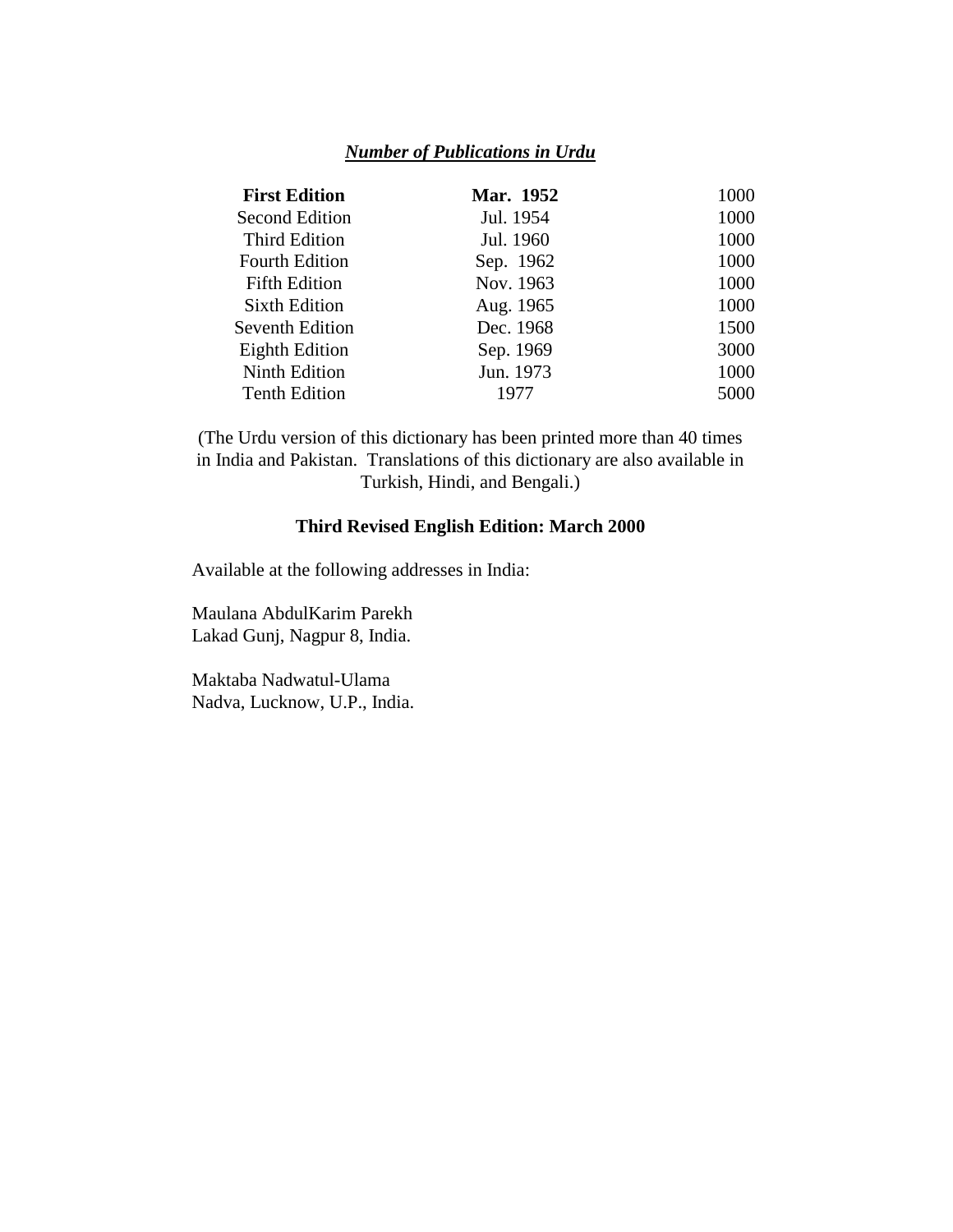

*In the name of Allah, the Most Beneficent, the Most Merciful*

# *Table of Contents*

| Part II: A Brief Journey Through Arabic Grammar13 |  |
|---------------------------------------------------|--|
|                                                   |  |
|                                                   |  |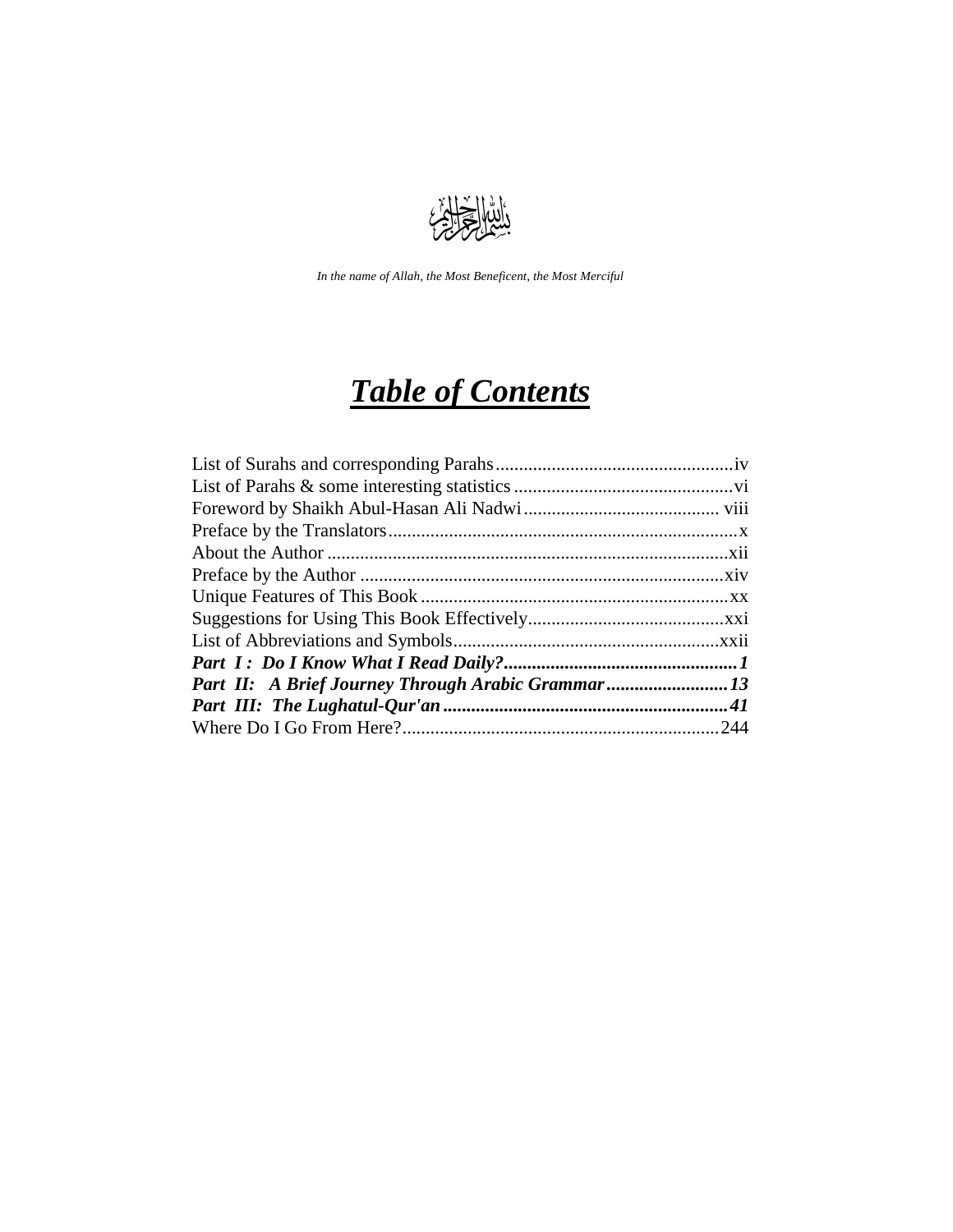|     | Name of the Surah                | وه کړ<br>سورة    | Page<br>No. | Parah<br>No. |
|-----|----------------------------------|------------------|-------------|--------------|
| 1.  | <b>The Opening</b>               | الفاتحة          | 43          | 1            |
| 2.  | <b>The Cow</b>                   | البَقَرة         | 44          | $1 - 2 - 3$  |
| 3.  | The Family of<br>Imran           | آل عِمرانَ       | 91          | $3-4$        |
| 4.  | <b>The Women</b>                 | النِّسَآ ء       | 106         | $4 - 5 - 6$  |
| 5.  | <b>The Table Spread</b>          | المائدة          | 117         | $6 - 7$      |
| 6.  | <b>The Cattle</b>                | الْأَنْعَام      | 125         | 7-8          |
| 7.  | <b>The Heights</b>               | الْمَوَاف        | 134         | 8-9          |
| 8.  | The Spoils of War                | الْمَنْفَال      | 143         | 9-10         |
| 9.  | Repentance                       | تَوْبَة          | 147         | $10 - 11$    |
|     | 10. Jonah                        | يُوثس            | 154         | 11           |
|     | 11. Prophet Hud                  | ۿؙوٌد            | 156         | $11 - 12$    |
|     | 12. Joseph                       | يُوْسُف          | 160         | 12-13        |
|     | 13. Thunder                      |                  | 164         | 13           |
|     | 14. Prophet Abraham              |                  | 166         | 13           |
| 15. | <b>The Rocky Tract</b>           |                  | 167         | 13-14        |
|     | 16. The Bee                      |                  | 169         | 14           |
| 17. | The Children of<br><b>Israel</b> | بَنيْ اسْرَائِيل | 172         | 15           |
| 18. | The Cave                         |                  | 176         | 15-16        |
|     | 19. Mary                         | مَرْيَم          | 180         | 16           |
| 20. | Taa-Haa                          | طه               | 181         | 16           |
|     | 21. Prophets                     | الْمَلَيْبِيَآءِ | 184         | 17           |
| 22. | <b>The Pilgrimage</b>            |                  | 186         | 17           |
| 23. | <b>The Believers</b>             | الْمُؤْمِنُوْنَ  | 189         | 18           |
| 24. | <b>The Light</b>                 |                  | 190         | 18           |
| 25. | <b>The Criterion</b>             | الْفُرْقَان      | 192         | 18-19        |
| 26. | <b>The Poets</b>                 | الشُعَرَآءِ      | 194         | 19           |
| 27. | <b>The Ants</b>                  |                  | 195         | 19-20        |
| 28. | <b>The Narration</b>             |                  | 197         | 20           |
| 29. | <b>The Spider</b>                |                  | 199         | $20 - 21$    |
| 30. | <b>The Romans</b>                |                  | 199         | 21           |

# *List of Surahs and corresponding Parahs*

|      | Name of the Surah                         | وه َ.<br>سورة           | Page<br>No. | Parah<br>No. |
|------|-------------------------------------------|-------------------------|-------------|--------------|
|      | 31. Luqman (The wise)                     | لُقْمَان                | 200         | 21           |
|      | 32. The Prostration                       | السَّجْدَة              | 201         | 21           |
|      | 33. The Confederates                      | الآخزاب                 | 201         | $21 - 22$    |
|      | 34. Saba                                  |                         | 202         | 22           |
| 35.  | The Originator of<br><b>Creation</b>      | فاط                     | 203         | 22           |
|      | 36. The Yaa-Seen                          | يس                      | 201         | $22 - 23$    |
| 37.  | Those arranged in<br>Ranks                | الصَّآفَات              | 205         | 23           |
|      | 38. The Saad                              |                         | 207         | 23           |
|      | 39. The Groups                            |                         | 208         | $23 - 24$    |
|      | 40. The Believer                          |                         | 209         | 24           |
| 41.  | The Ha-Meem<br>Sajdah                     | حم السَّجْدَة           | 209         | 24-25        |
|      | 42. The Consultation                      | الشُّوْر <sup>ا</sup> ي | 210         | 25           |
|      | 43. The old Ornaments                     | الزُّخْرُف              | 211         | 25           |
|      | 44. The smoke or Mist                     | الدُّخَان               | 212         | 25           |
| 45.1 | <b>The Kneeling</b>                       | الْجَاثِيَة             | 212         | 25           |
| 46.  | <b>The Winding Sand-</b><br><b>Tracts</b> | الْمَحْقَاف             | 213         | 26           |
|      | 47. Muhammad (pbuh)                       | مُحَمَّد                | 213         | 26           |
| 48.  | <b>The Victory</b>                        | الْفَتْح                | 214         | 26           |
|      | 49. The Apartments                        | الْحُجُرَات             | 215         | 26           |
|      | 50. Qaaf                                  | ق                       | 215         | 26           |
| 51.  | <b>The Winds That</b><br><b>Scatter</b>   | __<br>الذَّارِيَاتِ     | 215         | 26-27        |
| 52.  | <b>The Mount</b>                          | الطّوْر                 | 216         | 27           |
|      | 53. The Star                              | النَّجَ                 | 216         | 27           |
|      | 54. The Moon                              | الْقَمَر                | 217         | 27           |
| 55.  | <b>The Most Gracious</b>                  | الرَّحْمَان             | 218         | 27           |
| 56.  | The Inevitable<br><b>Event</b>            | الْوَاقِعَة             | 219         | 27           |
| 57.  | The Iron                                  | الْحَدْنْد              | 221         | 27           |
| 58.  | The Woman who<br>pleads                   | الْمُجَادلَة            | 221         | 28           |
| 59.  | <b>The Banishment</b>                     |                         | 222         | 28           |
| 60.  | The Woman to be<br><b>Examined</b>        | ه<br>متحنة              | 223         | 28           |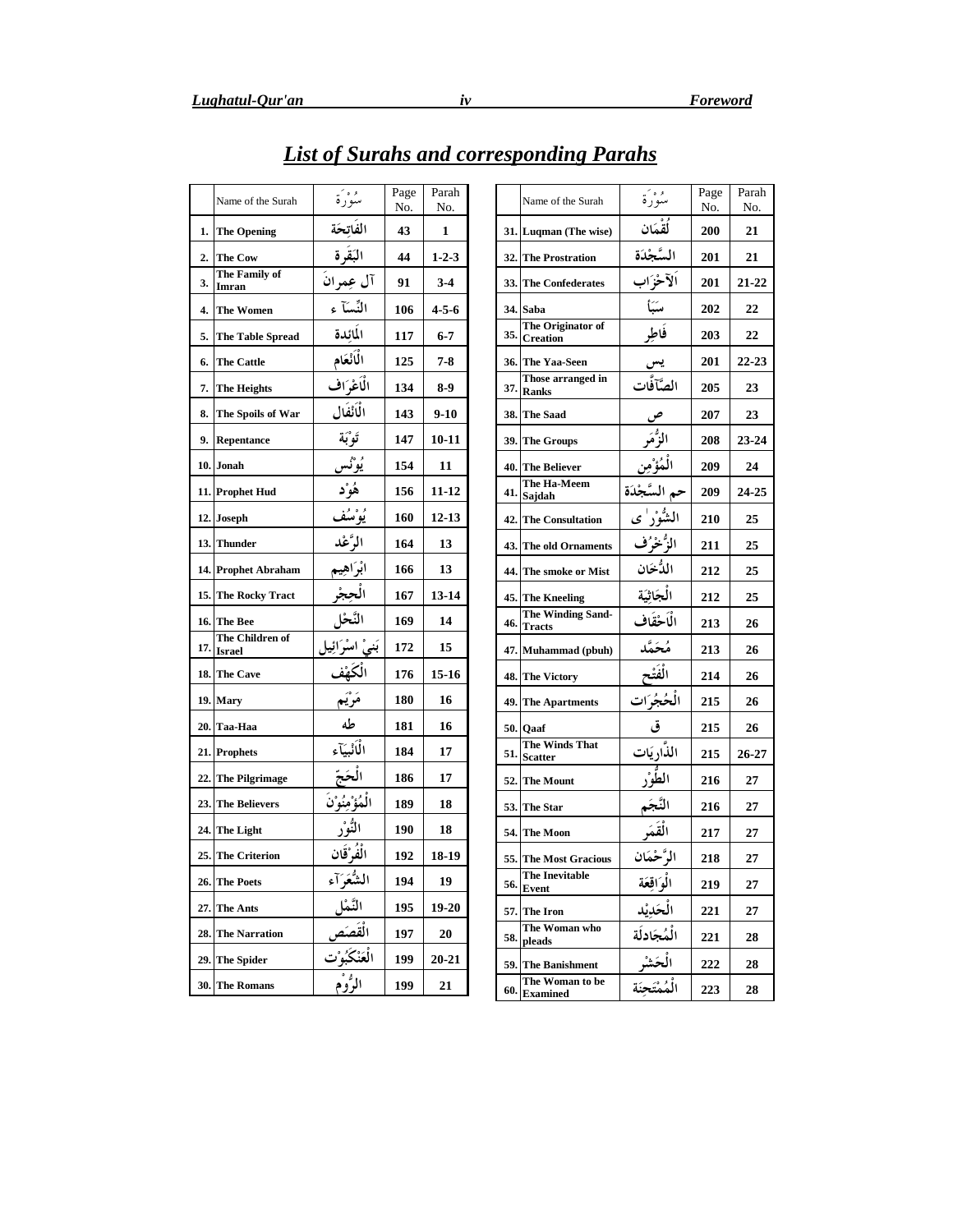#### *Lughatul-Qur'an v Foreword*

|       | Name of the Surah                             | وه کړ<br>سوره    | Page<br>No. | Parah<br>No. |
|-------|-----------------------------------------------|------------------|-------------|--------------|
|       | 61. The Battle Array                          | الصَّفّ          | 223         | 28           |
| 62. I | <b>The Assembly</b><br>(Friday)Prayer         | الْجُهُعَة       | 223         | 28           |
|       | 63. The Hypocrites                            | الْمُنَافِقَوْنَ | 223         | 28           |
| 64.   | <b>The Mutual Loss</b><br>and Gain            | التَّغَابُن      | 224         | 28           |
|       | 65. The Divorce                               | الطّلَاق         | 224         | 28           |
| 66.   | <b>Holding</b> (something)<br>to be Forbidden | التَحْرِيْم      | 224         | 28           |
|       | 67. The Dominion                              | الْمُلْك         | 225         | 29           |
| 68.   | <b>The Pen</b>                                | الْقَلَم         | 225         | 29           |
|       | 69. The Sure Reality                          | الحآقة           | 225         | 29           |
| 70.1  | The ways of Ascent                            | الْمَعَارِج      | 227         | 29           |
|       | 71. Noah                                      | ئو<br>ح          | 228         | 29           |
|       | 72. The Jinn                                  | الجنّ            | 228         | 29           |
|       | 73. Folded in Garments                        | الْمُزَّمِّل     | 229         | 29           |
|       | 74. One Wrapped Up                            | الْمُدَّثْو      | 229         | 29           |
|       | <b>75. The Resurrection</b>                   | القيامة          | 230         | 29           |
| 76.   | <b>The Time</b>                               | الدَّهْ,         | 231         | 29           |
|       | 77. Those Sent Forth                          | الْمُهْ سَلَات   | 231         | 29           |
| 78.I  | The (Great) News                              | النَّنَأ         | 232         | 30           |
| 79.   | <b>Those Who Tear</b><br>Out                  | النَّاز عَات     | 232         | 30           |
|       | 80. (He) Frowned                              |                  | 233         | 30           |
|       | 81. The Folding Up                            | التَّكُويْر      | 234         | 30           |
| 82.   | <b>The Cleaving</b><br><b>Asunder</b>         | الْانْفِطَار     | 234         | 30           |
|       | 83. Dealing In Fraud                          | الْمُطَفَّفِيْنَ | 234         | 30           |
| 84.   | <b>The Rending</b><br><b>Asunder</b>          | الْانْشِقاق      | 235         | 30           |
|       | 85. The Zodiacal Signs                        | الْبُرُوْج       | 235         | 30           |
|       | 86. The Night-Visitant                        | الطار ق          | 235         | 30           |
|       | 87. The Most High                             | الْمَالَمِي      | 236         | 30           |

|      | Name of the Surah                       | و و ً.<br>سورة  | Page<br>No. | Parah<br>No. |
|------|-----------------------------------------|-----------------|-------------|--------------|
| 88.  | <b>The Overwhelming</b><br><b>Event</b> | الْغَاشِيَة     | 236         | 30           |
| 89.  | <b>The Dawn</b>                         | الْفَجْ         | 236         | 30           |
| 90.  | The City                                | الْبَلَد        | 237         | 30           |
| 91.  | The Sun                                 | الشَّمْس        | 237         | 30           |
| 92.  | <b>The Night</b>                        | اللَّيْل        | 238         | 30           |
| 93.  | <b>The Light</b>                        |                 | 238         | 30           |
| 94.  | <b>The Expansion</b>                    | الشُّ           | 238         | 30           |
| 95.  | The Fig                                 | التِّيْن        | 238         | 30           |
| 96.  | The Leech-like Clot                     | الْعَلَق        | 239         | 30           |
| 97.  | <b>The Honor</b>                        | الْقَدَر        | 239         | 30           |
| 98.  | <b>The Clear Evidence</b>               | الْبَيَّنَة     | 239         | 30           |
| 99.  | <b>The Convulsion</b>                   | الْزِ لَّزِ اَل | 239         | 30           |
|      | 100. Those That Run                     | الْعَادِيَات    | 239         | 30           |
| 101. | The Day of Clamor                       | الْقَارِعَة     | 240         | 30           |
|      | 102. The Piling Up                      | التَّكَاثُر     | 241         | 30           |
| 103. | <b>Time Through the</b><br>Ages         | الْعَصْهْ       | 241         | 30           |
|      | <b>The Scandal-</b><br>104. Monger      | الْهُمَرَة      | 242         | 30           |
|      | 105. The Elephant                       | الفِيْل         | 242         | 30           |
|      | 106. The Quraish                        | قُوَيْش         | 243         | 30           |
|      | 107. Neighborly Needs                   | الْمَاعُوْن     | 243         | 30           |
|      | 108. The Abundance                      | الْكُوْثُو      | 244         | 30           |
| 109. | <b>Those Who Reject</b><br>Faith        | الْكَافِرُوْنَ  | 244         | 30           |
|      | 110. The Help                           | النَّصْد        | 245         | 30           |
|      | 111. The Flame                          |                 | 245         | 30           |
| 112. | The Purity (of<br>Faith)                | الْاخْلَاص      | 246         | 30           |
|      | 113. The Dawn                           | الْفَلَق        | 247         | 30           |
| 114. | <b>The Mankind</b>                      | النَّاس         | 247         | 30           |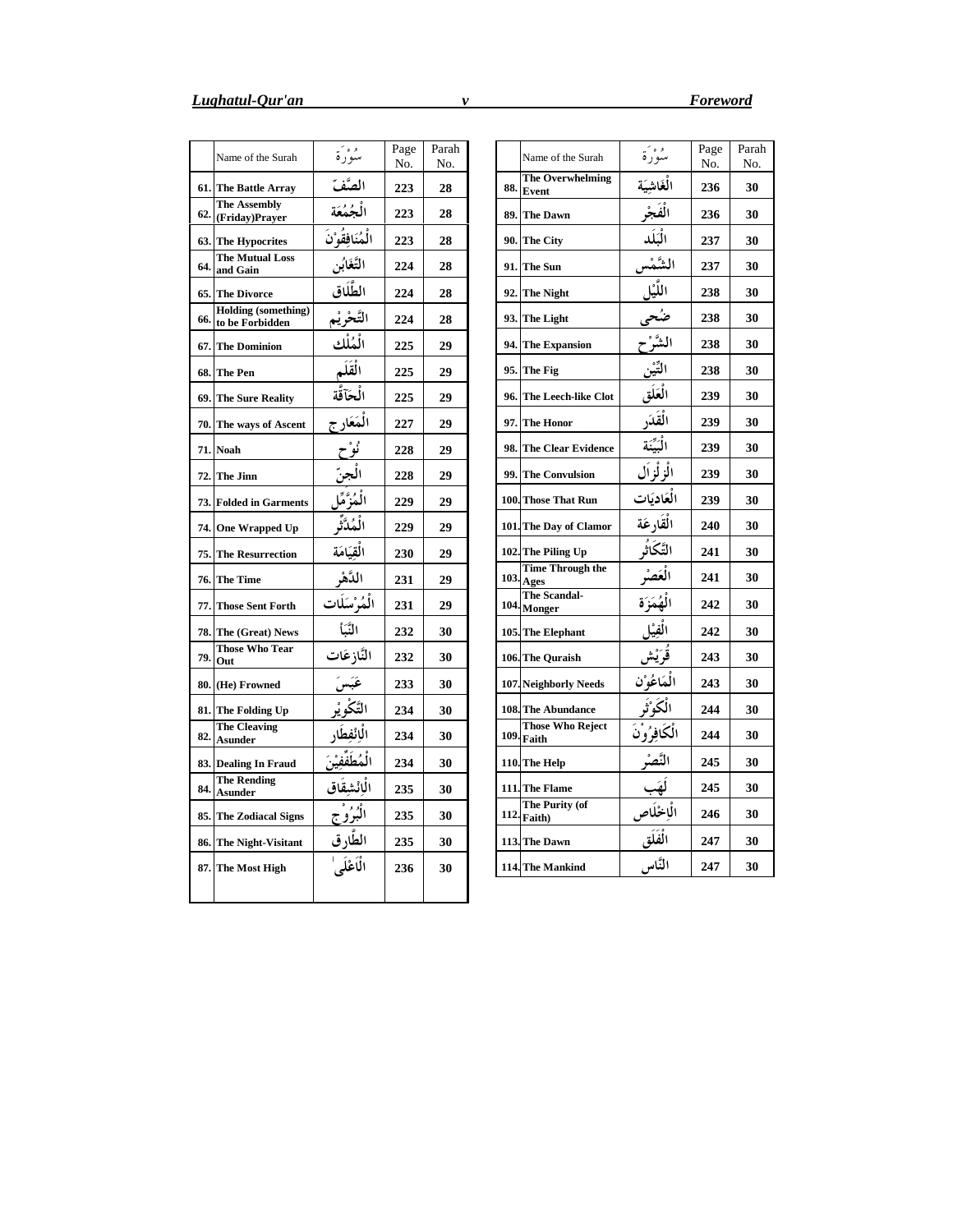| Parah            |                            |      | No. of |
|------------------|----------------------------|------|--------|
| No.              | لجزء                       | Page |        |
|                  |                            | No.  | "new"  |
|                  |                            |      | words  |
| 1.               |                            | 44   | 896    |
| $\mathbf{2}$     |                            | 70   | 495    |
| 3.               | تِلكَ الرُّسُلُ            | 84   | 457    |
| $\overline{4}$ . | ِ تَنَالُوْا               | 97   | 401    |
| 5.               | وَالْمُحْصَنَات            | 109  | 252    |
| 6.               | ٹٌ الله                    | 116  | 248    |
| 7.               | وَ اذَا سَمِعُوْا          | 124  | 304    |
| 8.               | وَ لَوْ اَنَّنَا           | 131  | 248    |
| 9.               | قَالَ الْمَلَأُ            | 138  | 251    |
| 10.              | وَ اعْلَمُوْا              | 144  | 213    |
| 11.              | يَعْتَذِرُوْنَ             | 149  | 146    |
| 12.              | وَ مَا مِنْ دَآ بَّة       | 156  | 224    |
| 13.              | <u>وَ مَا أُبَوِّئُ</u>    | 162  | 165    |
| 14.              | رُبَمَا                    | 167  | 152    |
| 15.              | <u>سُبْحَانَ الَّذِي</u> ْ | 172  | 224    |
| Parah<br>No.     | بر<br>جزء                  | Page | No. of |

### *List of Parahs & some interesting statistics*

|     |                                            | No. | "new" |
|-----|--------------------------------------------|-----|-------|
|     |                                            |     | words |
| 16. | قَالَ اَلَمْ                               | 179 | 184   |
| 17. | اڤْتَوَبَ لِل <u>نَّاس</u>                 | 184 | 143   |
| 18. | <u>ت</u><br>قَدْ اَفْلَحَ                  | 189 | 116   |
| 19. | وَ قَالَ الَّذِيْنَ                        | 192 | 120   |
| 20. | اَمَّنْ خَلْقَ                             | 196 | 82    |
| 21. | اُٿلُ مَا اُوْحِيَ                         | 199 | 66    |
| 22. |                                            | 202 | 90    |
| 23. | <u>و مَا لِيَ</u>                          | 204 | 145   |
| 24. |                                            | 208 | 48    |
| 25. | <u>فَمَنْ اَظْلَمُ</u><br>اَلَيْهِ يُرَدُّ | 210 | 86    |
| 26. |                                            | 213 | 92    |
| 27. | قَالَ فَمَا خ                              | 216 | 176   |
| 28. | َقَدْ سَمِعَ الله                          | 221 | 93    |
| 29. | تَبَارِكَ الَّذِي                          | 225 | 238   |
| 30. | عَهُ                                       | 232 | 293   |

### *An Important lesson from these statistics:*

As you can see from the statistics, the new words in each Parah decreases drastically. This is despite the fact that so many words are repeated just for the ease of the reader. In principle, if you take out the repeated words, the total number of words in this book may well be less than 2000!!! Allah Subhanahu wa ta'aala has revealed His book which contains so few words. This is another miracle of the Qur'an. These statistics should give you a strong push to go ahead and continue memorizing till the end of this book, inshaAllah.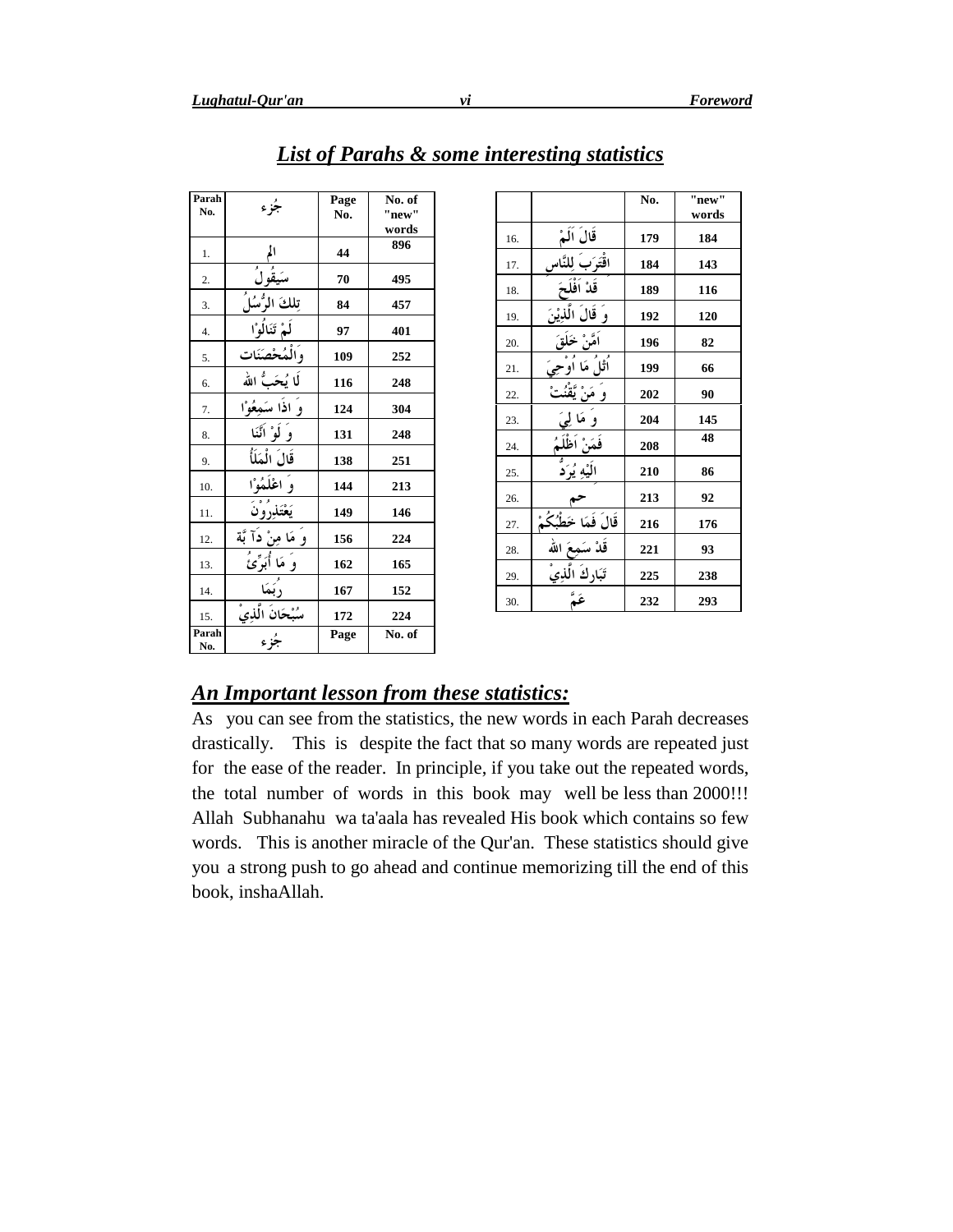





 **(This is) a Book (the Qur'an) which We have sent down to you, full of blessings that they may ponder over its verses, and that men of understanding may remember.**

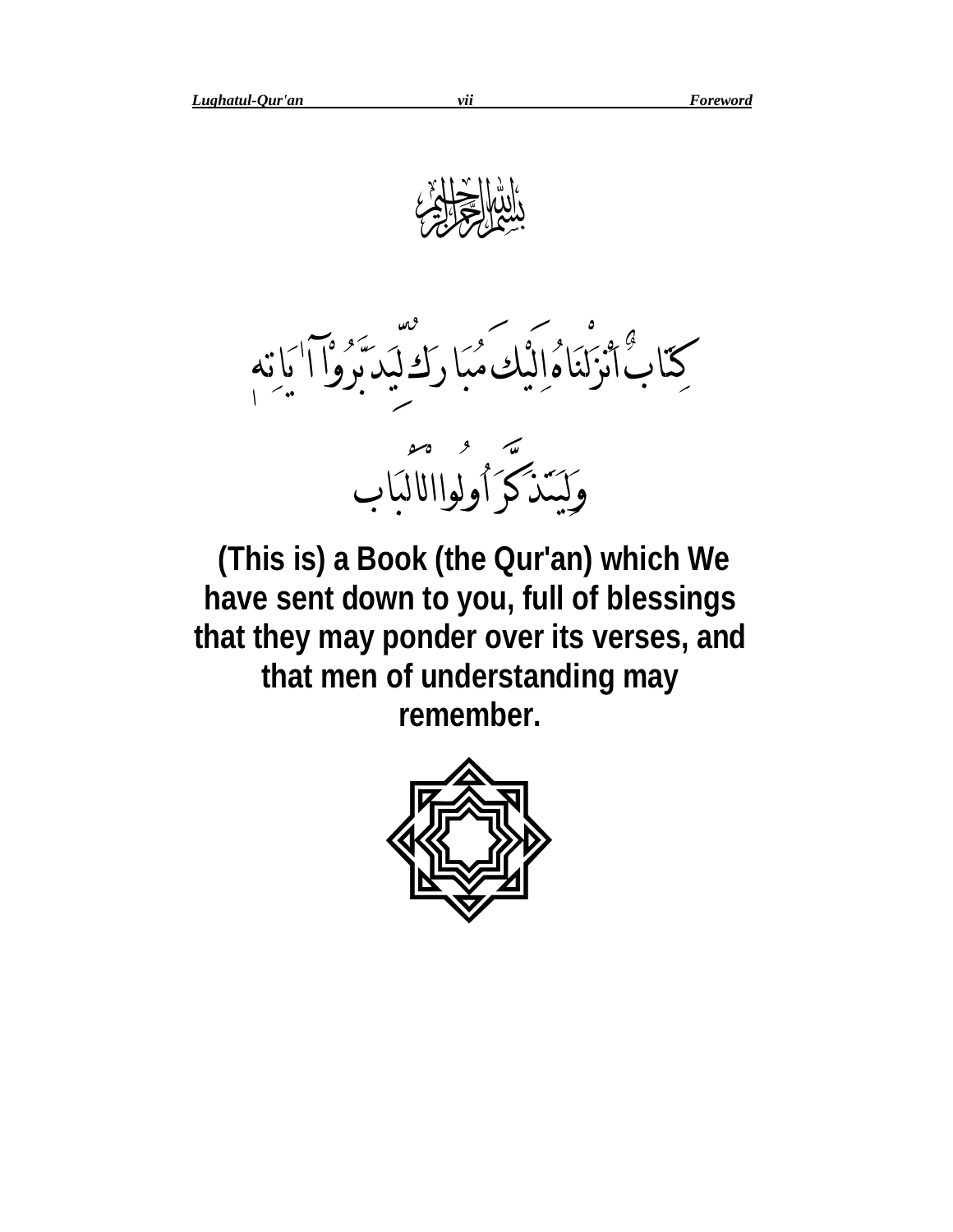

## *Foreword by Shaikh Syed Abul-Hasan Ali Nadwi (Written for the original Urdu version of Lughatul-Qur'an)*

All praise and thanks be to Allah, and peace be upon His chosen bondsmen and women!

The Qur'an is the final revealed Book that contains the message of guidance from Allah for all humankind. Accordingly, the salvation as well as worldly welfare of the entire humanity depends upon following the guidance ordained in this Divine Book. In other words, success in this world as well as the Hereafter for humankind is treasured in this great Book. Therefore, there is an endless need to compile Qur'anic expositions (in the context of modern challenges and evolving circumstances) while calling people towards understanding its eternal message.

Indeed, blessed are those who have been given the opportunity to serve the Qur'an in one way or another, and more so if the effort receives general acceptance among the public. This recognition fulfills the very objective of providing an easy way for reading and understanding the Qur'an.

Our beloved Al-Haaj AbdulKarim Parekh is one of these fortunate men who has served the Qur'an. He is well-known through his popular lectures and lifelong service of propagating the message of Islam. He is an ardent caller towards the Qur'an. In the city of Nagpur, India, his regular Qur'anic lessons (*Dars-e-Qur'an*) have affected the Muslim youth, especially the educated class, and kindled in them the spirit of servitude to Islam and living according to the tenets of the Qur'an in everyday life. Till this day Shaikh Parekh is engaged in this sterling service to Islam despite his demanding occupation as a merchant.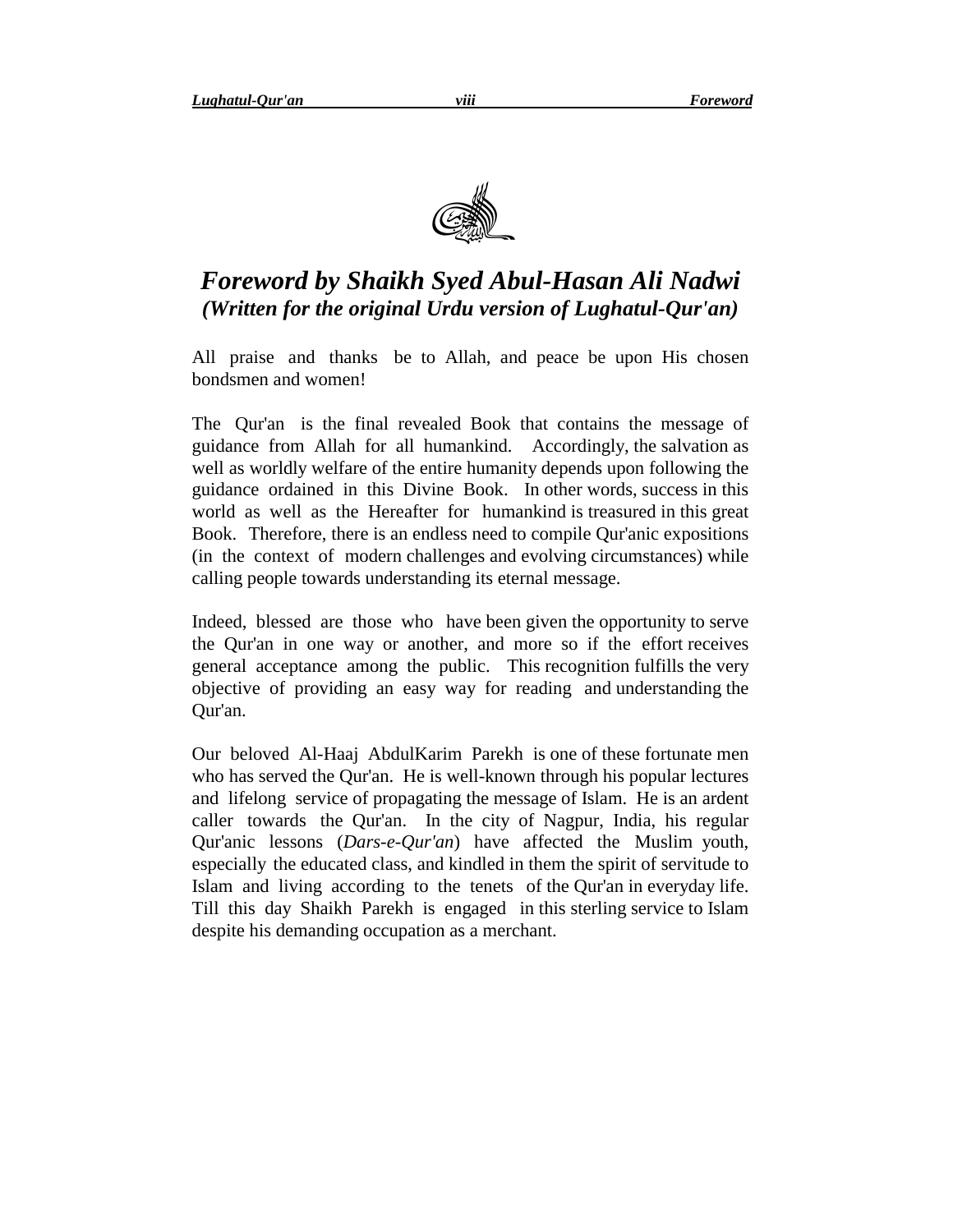*Lughatul-Qur'an ix Foreword*

His book, entitled *Lughatul-Qur'an*, is part of his literary service which he wrote in Urdu in order to convey the message of the Qur'an among the common and educated class alike so as to make understanding the Qur'an easy for them. The evidence of its wide acceptance is that within 15 to 20 years, more than a dozen editions of the book have been printed. He has translated the difficult words of each Juz' (*parah*) with the help of authentic translations and according to the context in which the word is used. He has also provided the root of the word (verb) wherever necessary. Brief rules of Arabic grammar are also provided at the beginning of the book. This way, the book has become a key for Arabic words as well as a guide to studying the Qur'an with the least effort.

It may be mentioned here that because of my busy schedule, I could only browse through the book casually. May Allah reward the author and increase the usefulness and acceptance of the book, Ameen!

Syed Abul-Hasan Ali Nadwi Rector, Nadwatul Ulama Lukhnow, India.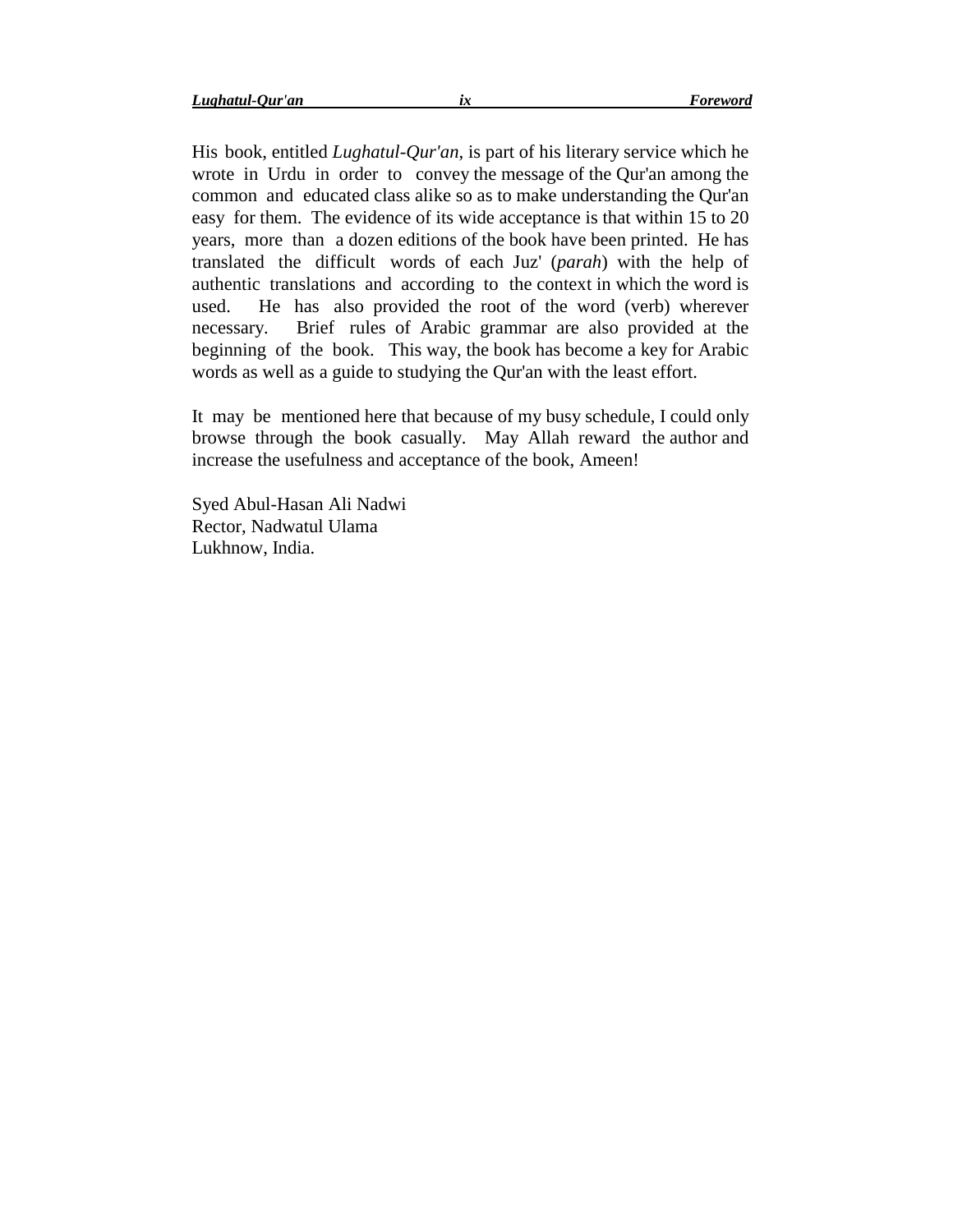

## *Preface by the Translators*

We thank Allah that our generation of Muslim men and women, especially the youths, has shown a great enthusiasm to understand the Holy Qur'an. Since the first Persian translation of the Qur'an by Shah Waliullah Dehlavi over a century ago, followed by the Urdu translations by his capable sons, Shah AbdulQadir and Shah Rafiuddin, there have been occasional efforts to render the Qur'an in native languages in order to educate the Muslims in the Indian subcontinent. In our times, the Lughatul Qur'an by Shaikh AbdulKarim Parekh is certainly a major landmark in this great effort.

Before you start reading this dictionary of the Qur'an, you should keep in mind that the Qur'an is not a book of theories, rather it is a practical book of guidance, to be read and acted upon. As you go through this book, you should simultaneously read the original Arabic texts of the Qur'an. In addition, a translation of Qur'an is of further help. In a few months, Insha-Allah, you will have learnt to translate the Arabic verses into your own language. It is then that you will realize the value of this little dictionary. Once you have memorized the words of the Qur'an together with their meanings, you will discover new feelings from the recitation of the Qur'an. As a matter of fact, you will feel that Allah has removed darkness from your mind and lit your heart with His *Noor* (Light), Insha-Allah.

Again, all praises and thanks are due to Almighty Allah that He has given us the desire and affection to understand the Qur'an. I pray that He accept the endeavors of the author and reward him in the Hereafter, Ameen. (Late) Muhammad AbdurRashid Khan Kamptee

#### **A note by those who revised it:**

All Praise be to Allah and Peace be upon all His Prophets.

The book is prepared using Microsoft Word with Arabic Support. If you are interested in translating/ printing it in any other language, all you have to do is to get the corresponding words translated and then type those words above the English words in the same Microsoft Word files. You can request the computer disk from the author, if you plan to carry out any such task. There are no copyrights. The book has been published in Hindi, Bengali, Turkish, and Gujarati (in addition to Urdu and English). Effort is underway to get this translated to Tamil.

Part I of this book is available in poster forms, which can be displayed in Mosques, schools, and houses. They serve as an excellent aid for the beginners in addition to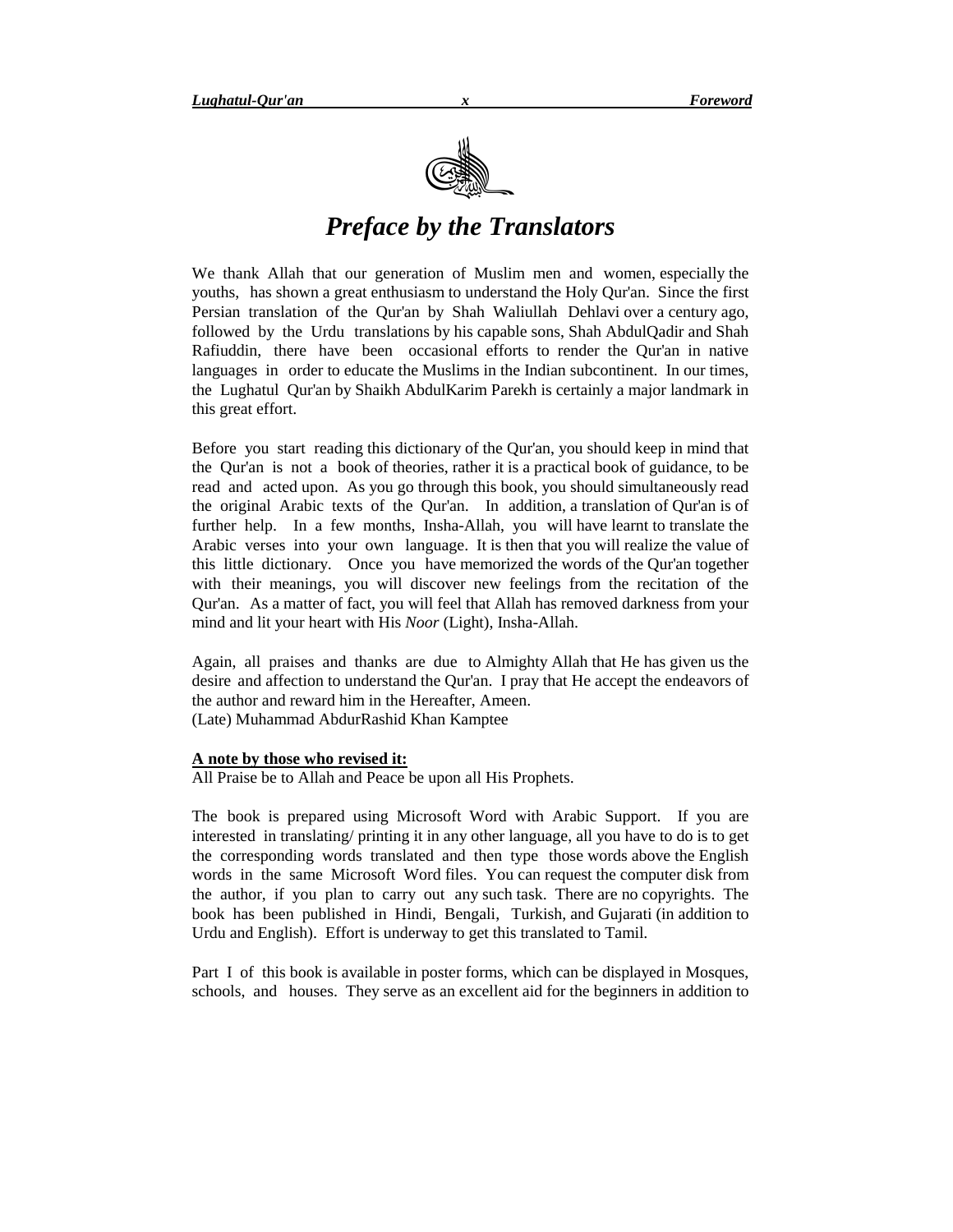being highly useful for understanding everyday recitations for common peoples. In these posters, a beginner is led directly to understanding of the individual words without being burdened with the grammar of the Arabic language.

In these days of Qur'an software, there are many programs where you can stop at any point and ask the computer to give you the translation of a particular word. The same is true for Qur'an with boxed translation, i.e. each word of the Qur'an is given in a box and the box below it gives its translation (available in Urdu). However, this does not replace the extensive use of this book. It can be used for a serious, purposeful, and planned study to understand the meanings of the Qur'an. It is an excellent companion for a serious student who can use this handy small volume (compared to the Qur'an with Translation) to memorize, recall, update and check his vocabulary as he proceeds in this noble path of understanding the most important Book on earth. He does not need to have Wudhu (a pretext which Shaitaan tries to give us to avoid us from studying the Qur'an) while using this book, which is required if you are studying boxed translations of the Qur'an. You can use it in your leisure mode (sitting, reclining, lying) too, since it involves memorizing the meanings of words only.

May Allah make this effort solely for His sake and accept it. Ameen.

Abdulazeez Abdulraheem AbdulGhafoor Parekh

Thursday, June 12, 1997

**On 3r<sup>d</sup> English Edition:** Praise be to Allah and peace be upon His prophets and messengers. Many thanks to Allah subhanahu wa ta'ala who has given us this opportunity to revise it again and improve it further. We would like to thank all those who have given us useful suggestions and pointed out corrections, especially Dr. Zaghloul An-Najjar for his feedback and corrections on Part I and Mr. Bradley Wilkinson for his expert editing. May Allah reward them abundantly.

May Allah accept this book and make it more useful to the students of Qur'an. Abdulazeez Abdulraheem AbdulGhafoor Parekh Saturday, 25 March, 2000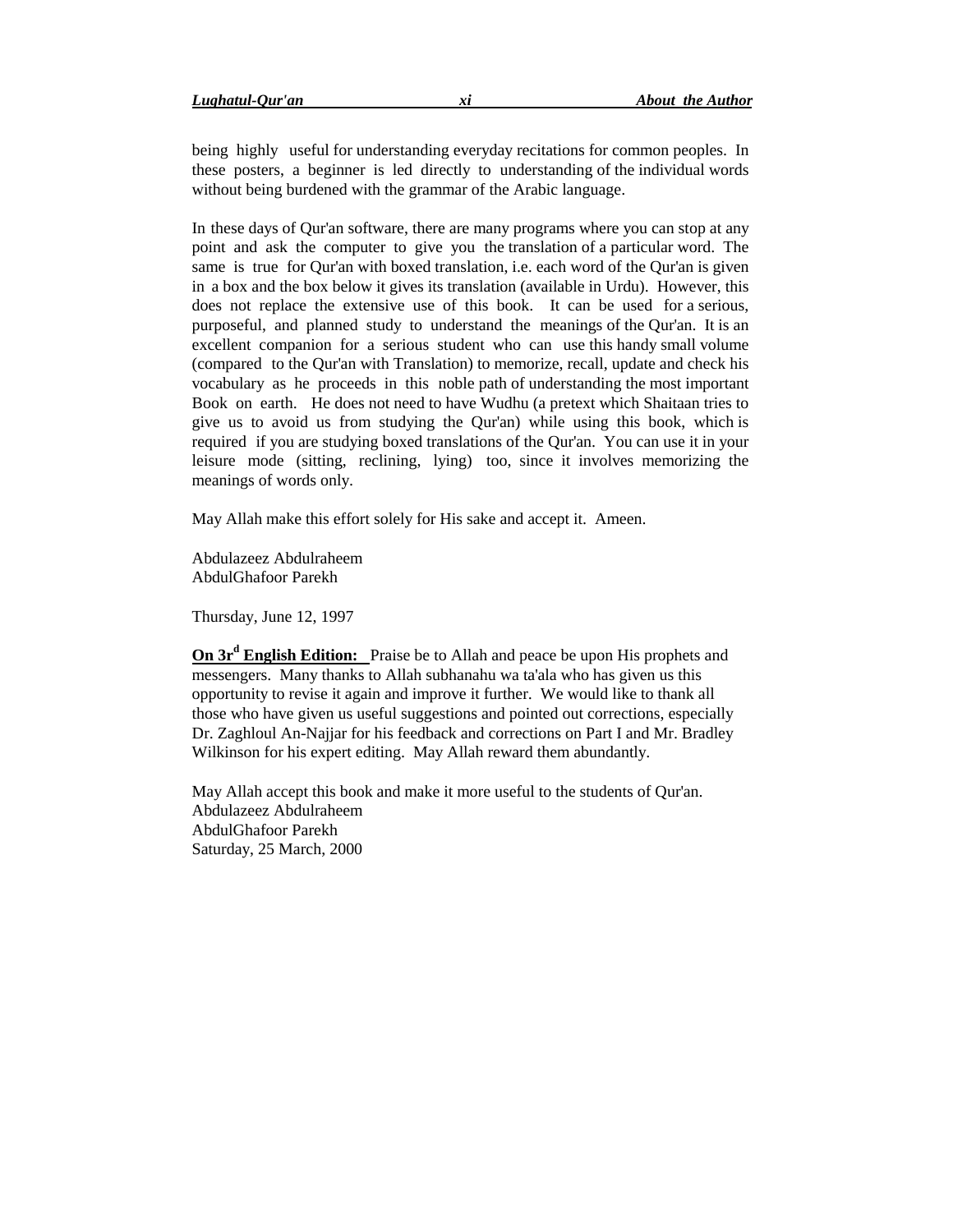

### *About the Author*

Shaikh AbdulKarim Parekh has been an ardent promoter of the message of the Holy Qur'an among the people, especially in the Indian Subcontinent. He is widely acclaimed for his lectures and *Duroos* (discourses and commentaries on the Holy Qur'an), which he has been delivering for the last forty years.

Among his notable works is the translation and commentary of the Holy Qur'an in simple Urdu. The emphasis on simplicity of language was to convey the message of Qur'an to common men and women of the Indian subcontinent, who in general are semiliterate. His composition, the *Lughatul-Qur'an* (Dictionary of Qur'an) has been published more than forty times since 1952 and has enabled countless people in India and Pakistan to develop a direct link with the Book of Allah. The foreword of *Lughatul-Qur'an* was written by the well known scholar, Shaikh Abul Hasan Ali Hasani Nadwi. The book has also been translated and published in some other major languages, including Hindi, Gujrati, Bengali, and Turkish.

Shaikh Parekh has authored various other books, such as *Qaum-e-Yahud Aur Hum: Qur'an ki Raushni Mein* (Jews and us: In the light of the Qur'an), *Ooper ki Dunya* (The world above us), *Bahno ki Najat* (Salvation for sisters), *Aurat ki Tauheen* (Insult of the woman), *Vigyan Yug Mein Islam Dharam* (The religion of Islam in the age of science), etc.

His lectures and *Duroos* are available in the form of audio cassettes. Recently, the AVM Studio of Madras produced a set of 30 audio cassettes containing the Urdu translation of the Holy Qur'an along with the Arabic recitation by the most respectable Qari of India, Hafiz Qasim Ansari.

Besides Hindi, Urdu, Marathi, English, Arabic, Gujrati, and Sindhi, Shaikh Parekh has a good command of Sanskrit, the language of Hindu religious books. His deep knowledge of other religions, such as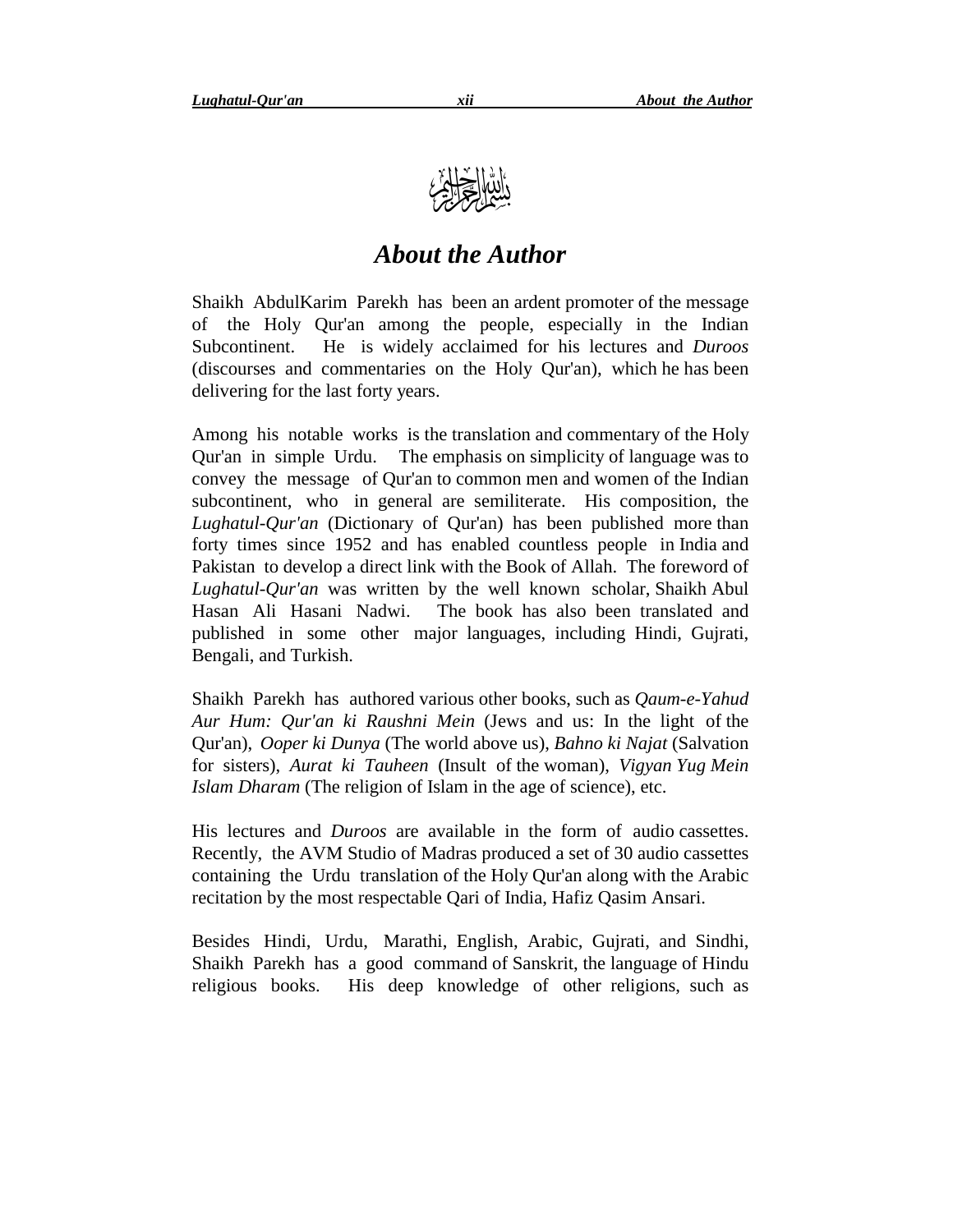Hinduism, Christianity, Judaism, Buddhism, Jainism, Sikhism and other faiths, puts him in a distinguished class of Islamic scholars. In fact, he is considered as one of the most versatile scholars for addressing interreligious conferences and seminars, conducting dialogues and interacting with non-Muslim scholars.

Shaikh Parekh deals with modern challenges and conflicts in the light of the Holy Qur'an. He is highly appreciated by one and all.

Being a timber merchant by profession, Shaikh Parekh is well aware of day to day problems, conflicts, and the whole gamut of day-to-day realities faced by Indian Muslims. His approach for uplifting Muslims in India, therefore, carries a lot of weight. His incessant activities have taken him to serve various organizations, some of which are listed below:

- Managing Committee, Nadwatul-Ulama, Luckhnow, India
- All India Muslim Personal Law Board (Treasurer)
- All India Muslim Majlis-e-Mushawarat
- Faculty of Theology, Aligarh Muslim University
- Majlis-e-Ta'limul-Qur'an, Nagpur
- Central India Institute of Medical Sciences
- Citizen's Peace Committee, Nagpur

In short, Shaikh Parekh has dedicated his life to spreading the message of the Qur'an to both Muslims and non-Muslims. He pays special attention to educating the Muslim women who are a neglected lot in India. He has contributed greatly to building a cordial atmosphere among various religious communities of India. This is essential in propagating the message of Islam.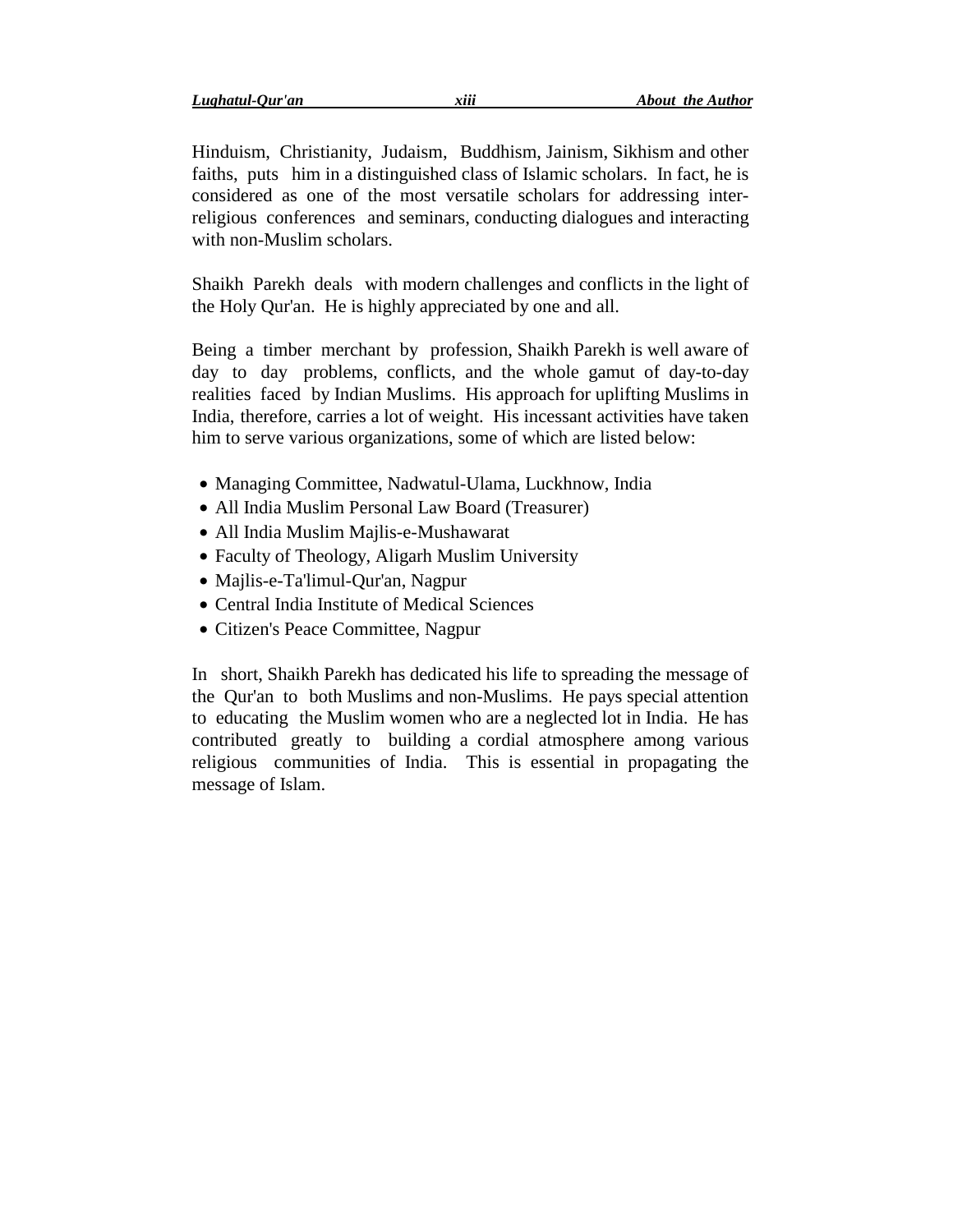

### *Preface by the Author*

It is a great favor of Allah that many Muslims are nowadays more inclined to read and understand the Holy Qur'an. *Alhamdulillah* (All praise and thanksgiving be to Allah), the number of such people is increasing. In order to encourage as well as help such readers of the Holy Qur'an, I compiled the difficult words of the Qur'an in the form of a book in Urdu, titled *Aasaan Lughatul Qur'an* (Easy Dictionary of Qur'an) and published it as a dictionary way back in 1952. In this dictionary, words were placed in order of their occurrence in the *Surah*s (chapter) of the Qur'an, avoiding those words which were repeated. For example, the words *Alif-laammeem* of *Surah Al-Baqarah* (Chapter: The Cow) come first and those of *Surah Aale-Imran* (Chapter: The Family of Imran) come next, and so on.

The first edition was sold out quickly. A revised edition was published in 1954. The reviews and remarks published in various religious magazines as well as the notes forwarded by the learned scholars of India and Pakistan were given due consideration in revising the book. Common Arabic words familiar to Urdu speakers were introduced in order to make the book more comprehensive. Once again, the second edition too sold out quickly. I thank Allah for making the book so popular and Insha-Allah useful to the readers of the Holy Qur'an.

It was indeed the mercy of Allah that the usefulness of this small book was confirmed. It received appreciation from a wide cross section of people, including students, businessmen, academicians, and those associated with religious institutions. With the help of this dictionary, I believe that in a very little time and with some effort, all could understand the meaning and enjoy the literary beauty of the Holy Qur'an to a great extent.

#### *Transforming the individual*

The book was so designed that beginning with a little grammatical exercise, you will be able to translate the Arabic words of the Qur'an into your language and grasp the general meaning of the Qur'anic passages. As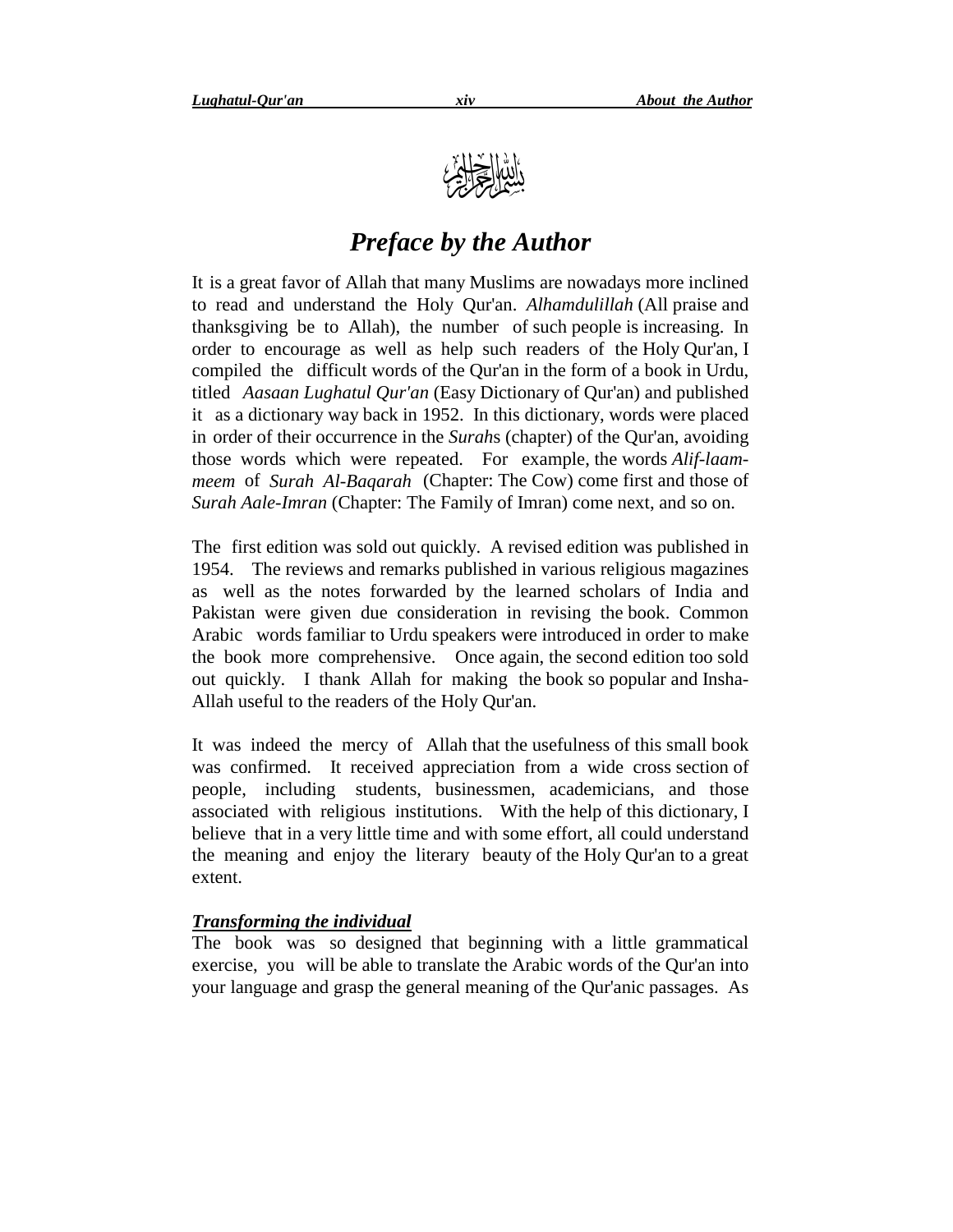a result, you will experience greater devotion and more interest in performing the daily *Salah*s and *Taraweeh* in Ramadan. Perhaps for the first time you will realize what is recited in prayers. Thus, the teachings of the Holy Qur'an will go directly to your heart and strengthen the belief of *Tawheed* (the Unity of Allah), *Risalah* (the Prophethood), *Al-Qiyamah* (the Resurrection), *Al-Hashr* (the Gathering on the day of Judgment), and

#### *Transforming the society*

The benefit of the book has already transcended to another realization. Those who were learning Arabic and the meaning of the Holy Qur'an with the help of this dictionary gradually came into close contact with one another in spite of being attached to different *fiqhi* schools of thought. With time, they have became conspicuous in the Indian society and evolved as preachers of the Holy Qur'an. They later constituted an organization, known as *Majlis Taleemul-Qur'an,* devoting themselves to the preaching and teaching of the Holy Qur'an for the sake of attaining the Grace of Allah, enjoining people to do good and forbidding evil.

#### *A little grammar can do a great job*

Practical experience has taught me that most students aspiring to learn Arabic are bound to get dejected if they begin with the unsavory complexities of Arabic grammar. To overcome this difficulty I prepared a few simplified lessons on grammar and introduced them at the beginning of the dictionary. I hope that it will be a more direct approach of teaching Arabic, without having to vex the otherwise enthusiastic student with too much formal grammar.

The addition of the simple lessons on grammar and composition was made in the edition published in 1960. The idea was successful and students were more encouraged to learn the Holy Qur'an with the help of this dictionary. The *Lughat* became so popular that by1973 nine editions had been printed.

Once again, it was purely a blessing and favor of Allah who revealed the Holy Qur'an to the Prophet Muhammad  $\frac{160}{26}$  (peace be upon him, pbuh).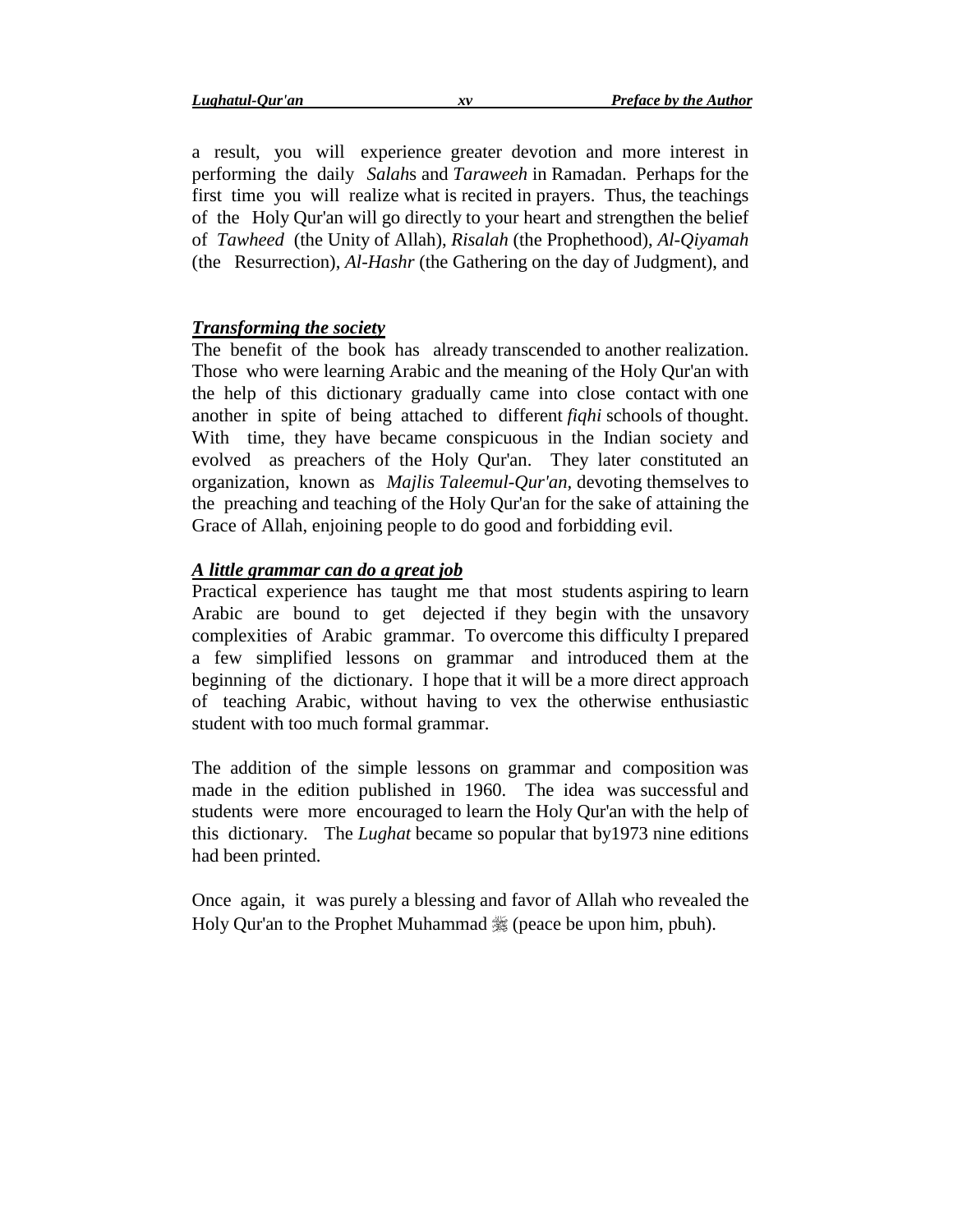#### *Why memorize the words?*

It is a fact that children do not begin to learn their mother tongue with grammar; rather, they learn words of speech and start speaking with the collection of words in their memory. They continue to grasp the meaning of new words, memorize them and reproduce from their memory as and when needed to express their feelings. Thus, building a sizable vocabulary should naturally form the first step in order to learn another language.

Next, one has to learn the proper usage of words. Words with two or more meanings may create some difficulty, but it can be overcome with their specific usage. For example, the word *book* has various meanings in English depending upon the context in which it is used, as shown below:

- 1. I have *book*ed (dispatched) my luggage by passenger train
- 2. The *book* I am reading is the Holy Qur'an
- 3. I have *book*ed (reserved) my seat by mail train

There are many words in Arabic that have multiple meanings, but you have nothing to worry at this stage. Just try to memorize the specific meanings according to their perfect usage exemplified in the Qur'an.

#### *Some useful hints*

My advise is to study the simple lessons on grammar very carefully. Then memorize the difficult words and their meanings by chapter, according to your capacity and time. Next try to translate the Arabic verses in your own language. For your satisfaction, compare *your* translation with the published ones by some learned scholars. Thus the fear of making mistakes will disappear, and you will be encouraged to move on. Ultimately a stage will come when you will be able to translate Qur'anic passages independently.

Having achieved this, you will understand the meaning when you read the Holy Qur'an, insha-Allah. Your heart will feel the divine sanctity, the literary elegance, and the captivating charm of the Holy Qur'an. It is important that as you recite the Holy Qur'an, you pray to Allah to help you act according to its teachings. Keep in mind that Allah is the Teacher of the Holy Qur'an, and He can teach each one of us. Without His favor,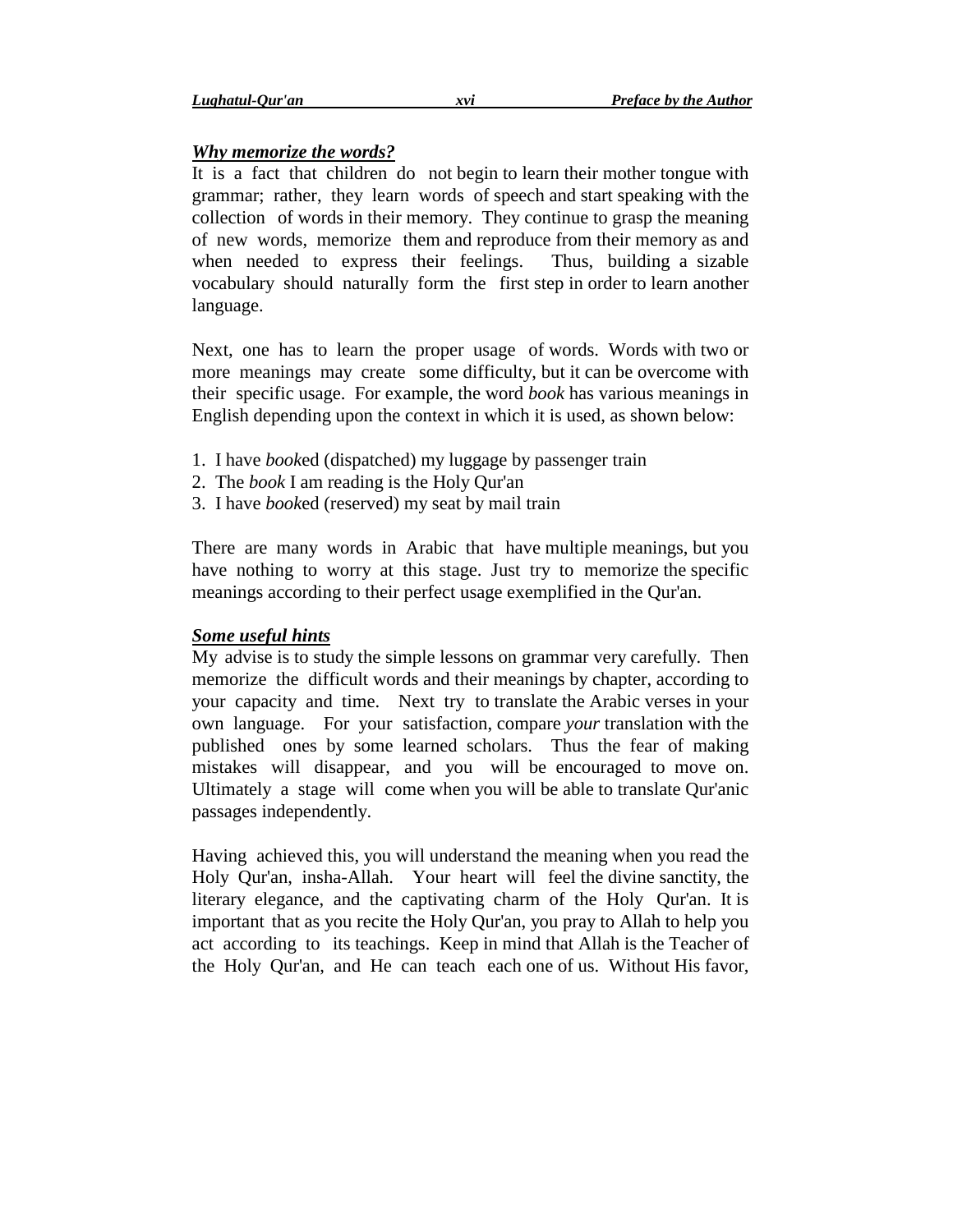nothing is possible and all endeavors will end in futility. He is the Hearer of all prayers. Always pray to Him for guidance and knowledge.

#### *A Word of Caution*

There are some people who speak about the Holy Qur'an using its index only. This is an improper approach. Such people miss the very essence of the revealed verses and remain deprived of the real charm and elegance of the Holy Qur'an. Instead of recognizing their own fault, they try to twist the verses of the Holy Book to suit their whims. In fact, they are not aware of the dignity of the one Who has revealed the Holy Qur'an and also the dignity of the Prophet  $\frac{1}{200}$  to whom it was revealed. When their twisted interpretations contradict the established practices and well recorded sayings of the Holy Prophet  $\frac{166}{25}$ , these self-styled pseudo-scholars may even deny the very edifice of the Prophetic Sunnah and Ahadith. May Allah protect us from such pseudo-scholars.

There are yet others who outstretch their arguments that the Qur'anic verses are too difficult for a common Muslim to understand. Although they are otherwise respectable among the genuine scholars, they in fact have made a careless generalization.

Both views are erroneous. History witnesses that only the *Shaitaan* achieved double scores. *Firstly*, those who say that the Holy Qur'an is too difficult leave the common Muslim ignorant and inactive in following the teachings of the Holy Qur'an. S*econdly*, some of those who defend the Sunnah and Ahadith against their rejecters go beyond the right (middle) course and creat imaginary difficulties. They say that the Holy Qur'an is beyond approach by the common Muslims. The net result is that Muslims in general are deprived of learning the Holy Qur'an and its teachings.

The Hadith and Sunnah are the only legal interpretations and practical embodiments of the Holy Qur'an and its teachings. The message of the Holy Qur'an cannot be grasped completely unless one understands the Holy Qur'an as interpreted in Hadith and compiled in the established Tafaseer.

I would advise people, especially those who try to understand the Holy Qur'an by using only the index, to read the Holy Qur'an in its original Arabic along with its translation. Soon they will realize how and where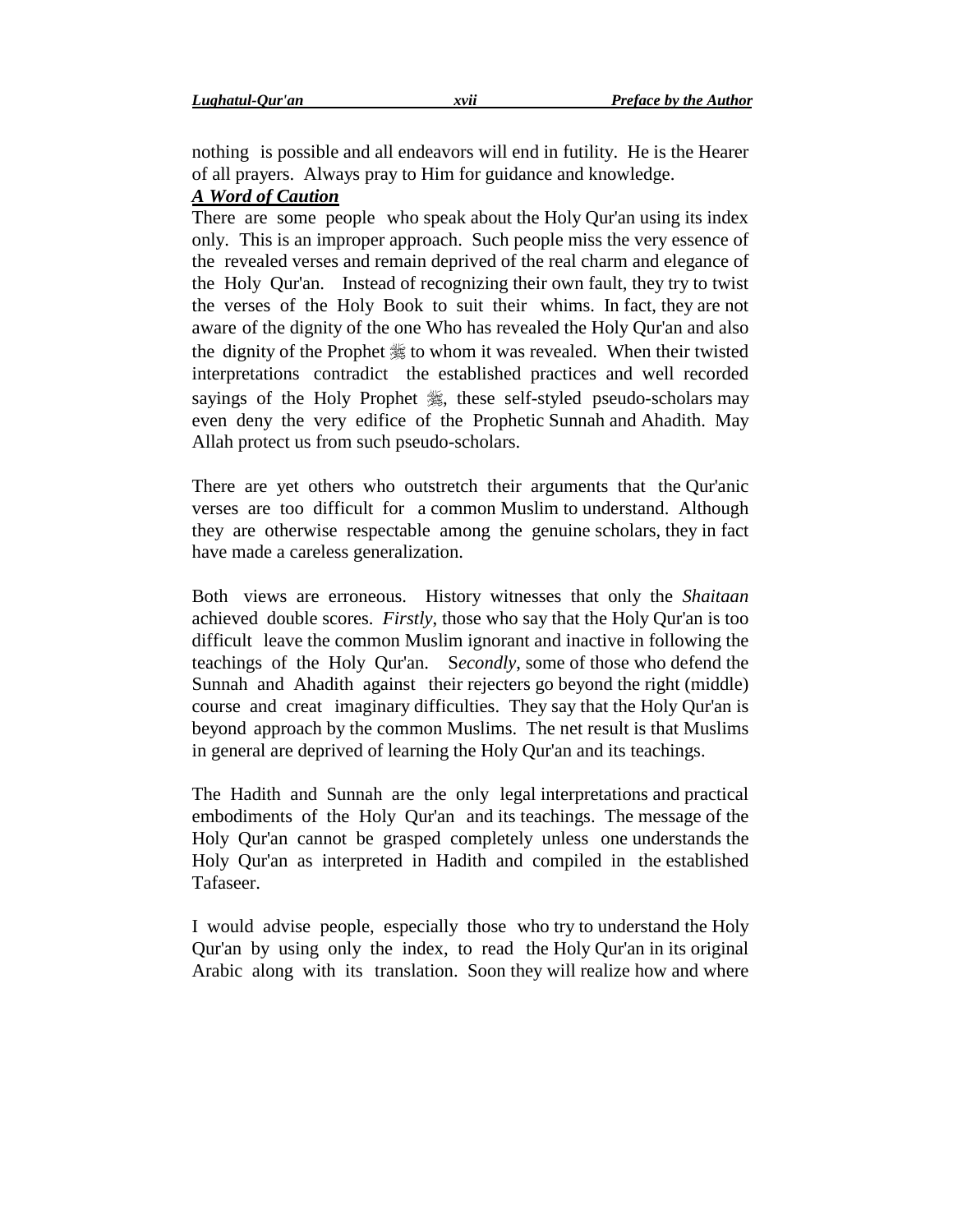| Lughatul-Qur'an |  |
|-----------------|--|
|                 |  |

they have been misled by their whims of reading and interpreting it in this way.

#### *Read and understand the Qur'an*

With the rampant ignorance about the meaning of the Holy Qur'an there are yet greater chances of their being deceived by selfish scholars. If the knowledge of the Holy Qur'an becomes common, none will be able to deceive the readers of the Holy Qur'an. I would even say that none will dare to mistranslate or misguide the people. Similarly, those scholars who say that it is very difficult to understand the meanings of the Holy Qur'an, and as such it is beyond the approach of common people, will also find no takers of their wrong arguments. In fact, the more we recite the Holy Qur'an in our prayers or otherwise, the lesser will be the chance that we will be misguided.

#### *About the English Translation*

Mr. Muhammad AbdurRashid Khan and Adambhai Essabhai have taken pains to compile this book, which is based on the Urdu edition of Lughatul-Qur'an. I have scrutinized their work and I am satisfied that the spirit and essence of the Arabic words are fully preserved.

While translating the Arabic words into English, they have restricted themselves mostly to the English translations of the Holy Qur'an by Muhammad Marmaduke Pickthall and by Abdullah Yousuf Ali only. However, a few words have been taken from the translations of Maulana AbdulMajid Daryabadi, Muhammad Asad, and Dr. Muhammad Taqiuddin Al-Hilali and Dr. Muhammad Muhsin Khan.

All said and done, now I leave this tenth edition along with the English version in the hands of the readers. No human work is perfect and free from flaws. Therefore, if readers point out any omission or mistakes, we shall be pleased and thankful to them. Appropriate corrections will be made in future edition Insha-Allah.

The Hindi and Bengali versions have also been released. In the present edition we have provided serial numbers to each word for the facility of the readers. The words with more than one meaning have been repeated when they are used in a different context. Up to the twentieth *Juz'* (*parah*), every *Ruku* (which represents a collection of a few verses) has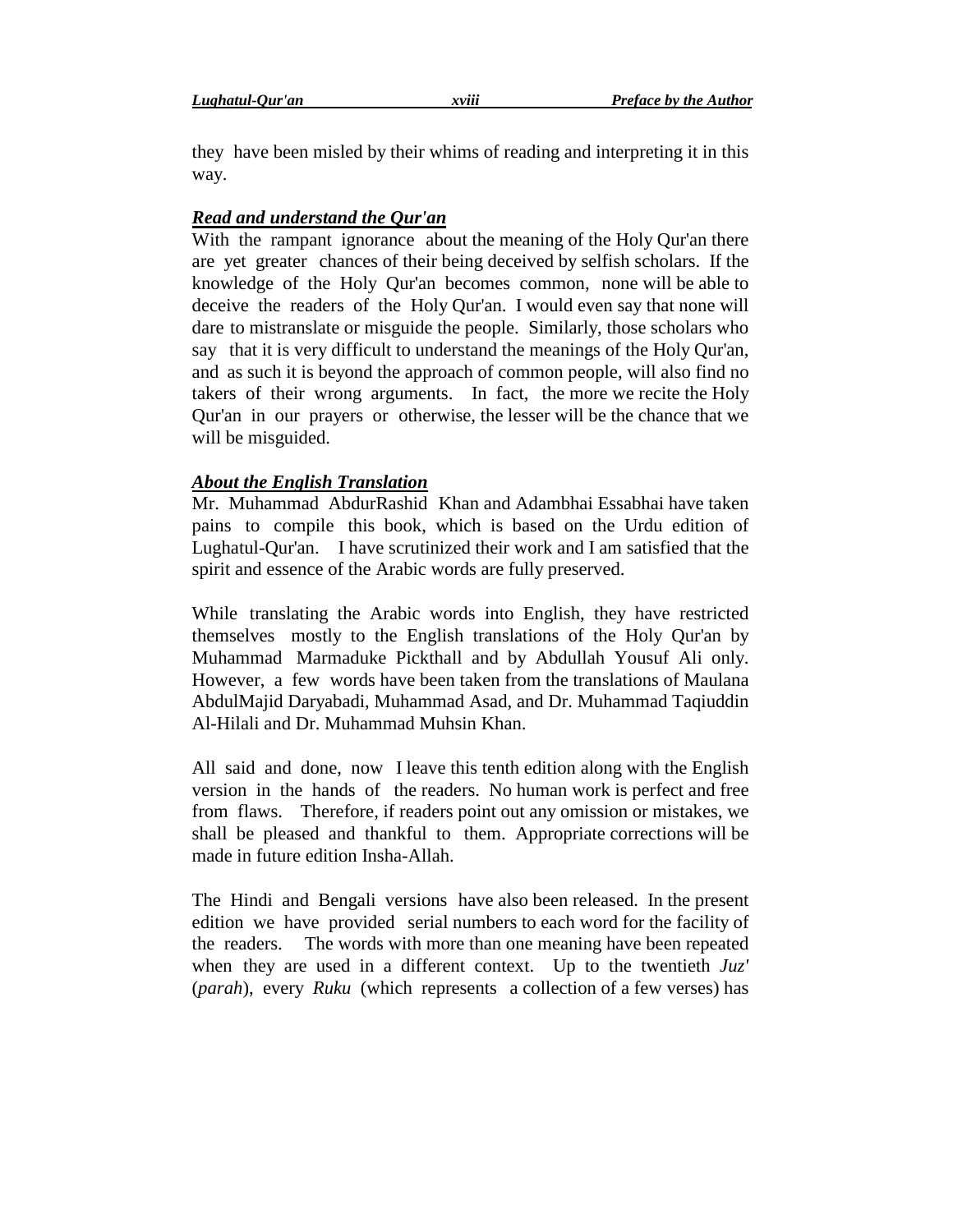| Lughatul-Qur'an |  |
|-----------------|--|
|                 |  |

been marked. Thereafter only the quarter, half, and three-fourth of a *Juz'* (*parah*) have been marked.

#### **To conclude ...**

A quarter of a century has passed ever since the first edition of this little dictionary was printed. Over the years the book was revised and reprinted as its popularity grew. I do not know if I will get yet another opportunity in my life time to revise the book. Life on earth is so limited and short, but it is for sure that one day we are all to meet before Allah when, as the Qur'an says: *And you will see every nation bowing the knee: Every nation will be called to its Record (Al-Qur'an 45:28)*. It will be only on that day that this humble author will know the result of his endeavors. The readers too, will know how good was their learning and whether their good deeds have been fruitful.

The Holy Qur'an tells us of different events and various stages of life after death. Man should adopt the rightly guided path presented in the Qur'an before death overtakes him. That is the theme of the Holy book.

*Verily this Qur'an does guide to that which is most right (or stable path) (Al-Qur'an: 17:9).*

AbdulKarim Parekh Lakadganj, NAGPUR 8 (M.S.) India Tel (Off): 0091-712-768075, 0091-712-762756, 0091-712-7777420 Tel (Res): 0091-712-762836, 0091-712-762307 Fax: 0091-712-761219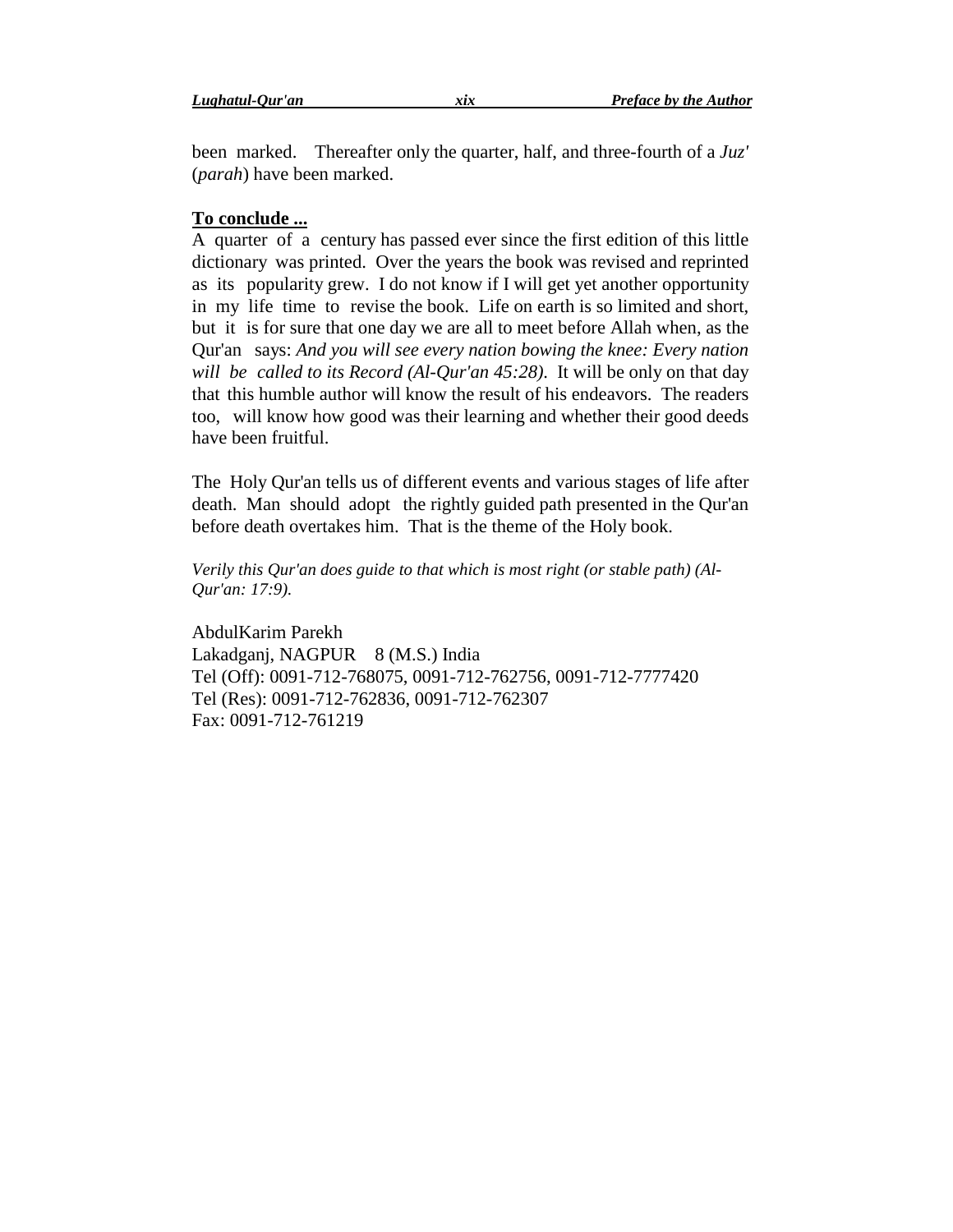## *Unique features of this book*

This book has been printed in Urdu more than 40 times and is now available in many different languages. It has been a means of bringing numerous peoples closer to the book of Allah. Some of the unique features of this book are:

- It presents the meanings of the Arabic words of the Qur'an in the order of their occurrence. It avoids repetition of words to a great extent. However, the words are repeated quite a few times for the facility of the reader.
- It avoids the painful exercise of locating each word in a dictionary.
- Since you will learn the Arabic through the Qur'an, you will have the double advantage, of learning Arabic and learning the Qur'an. So whatever effort you spend, will directly be counted, Insha-Allah, as 'hasanah' (a good deed).
- You will instantly feel the effects of studying this book in your daily Prayers, insha-Allah. This will encourage you to keep going. Such encouragement may not be there if you learn Arabic from any other source.
- This book can be kept in an office, house, or in a travel kit. When you take a break, just start memorizing the words of those Surahs you plan to study or review words of those Surahs which you have covered so far.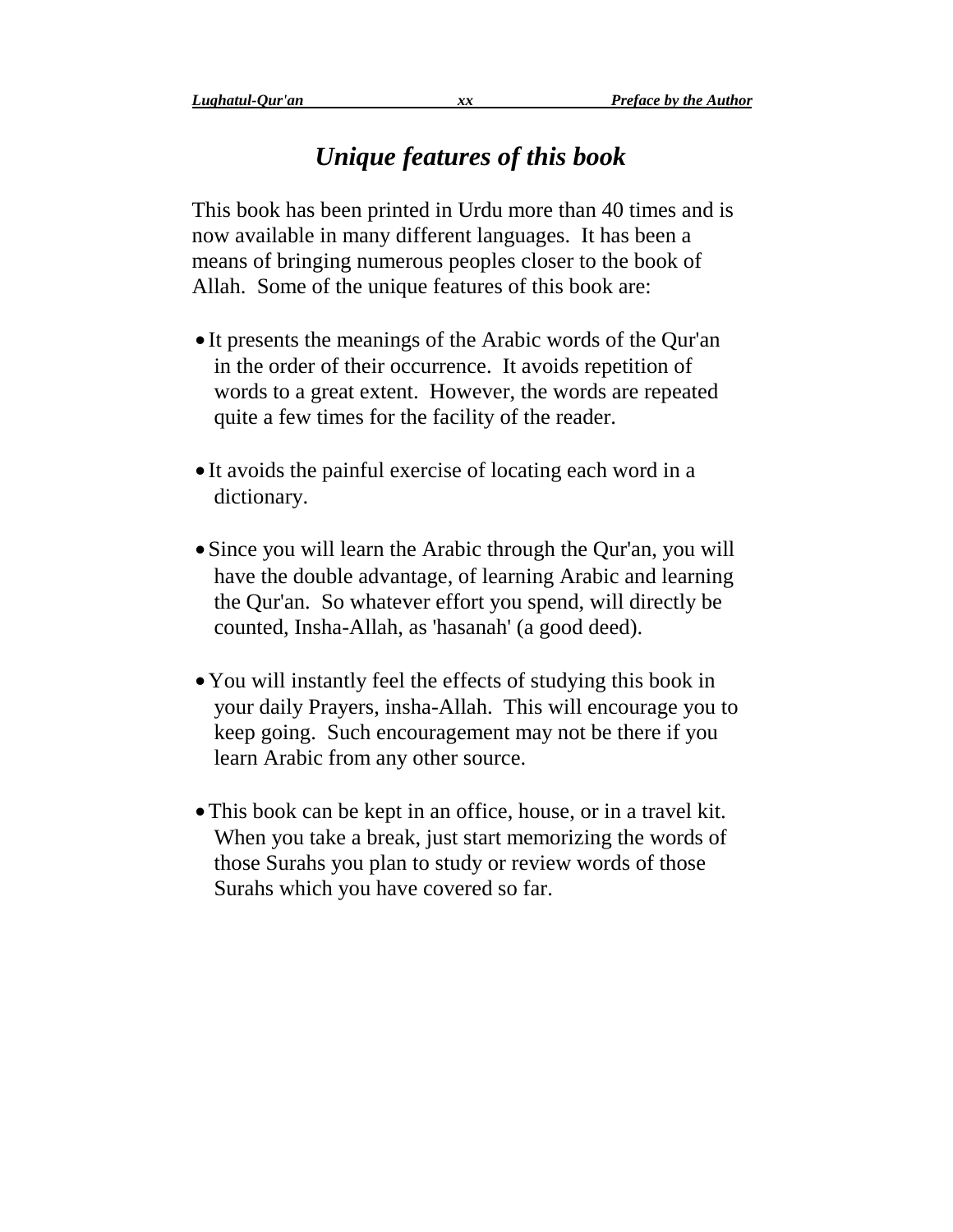## *Suggestions For Using This Book Effectively*

Start with Part I and be thorough with it. Spend a couple of days with Part II, since it will be extremely helpful later on. After that you will be ready to study the main part. Just follow these steps:

- Start from the beginning (Surah Al-Baqarah, Al-e-Imran, and so on).
- Go page by page or Ruku by Ruku or whatever part of the Qur'an you are comfortable with.
- For each part, (a) memorize the meanings of new words; (b) read the translation and try to connect the Arabic words and their meanings with the translation.
- Read the Tafseer of that part. The Tafseer will remind you of the meanings, and meanings will remind you of the Tafseer. For example, while reciting Surah الفِيْل (the elephant), if you remember the meaning of just one word, فِيْل), the whole story of Abraha will come to your mind instantly (if you had read the Tafseer). Further, once the story is there in your mind, it will help you remember the meanings of some of those words in the Surah which you may have forgotten, such as حجارة .